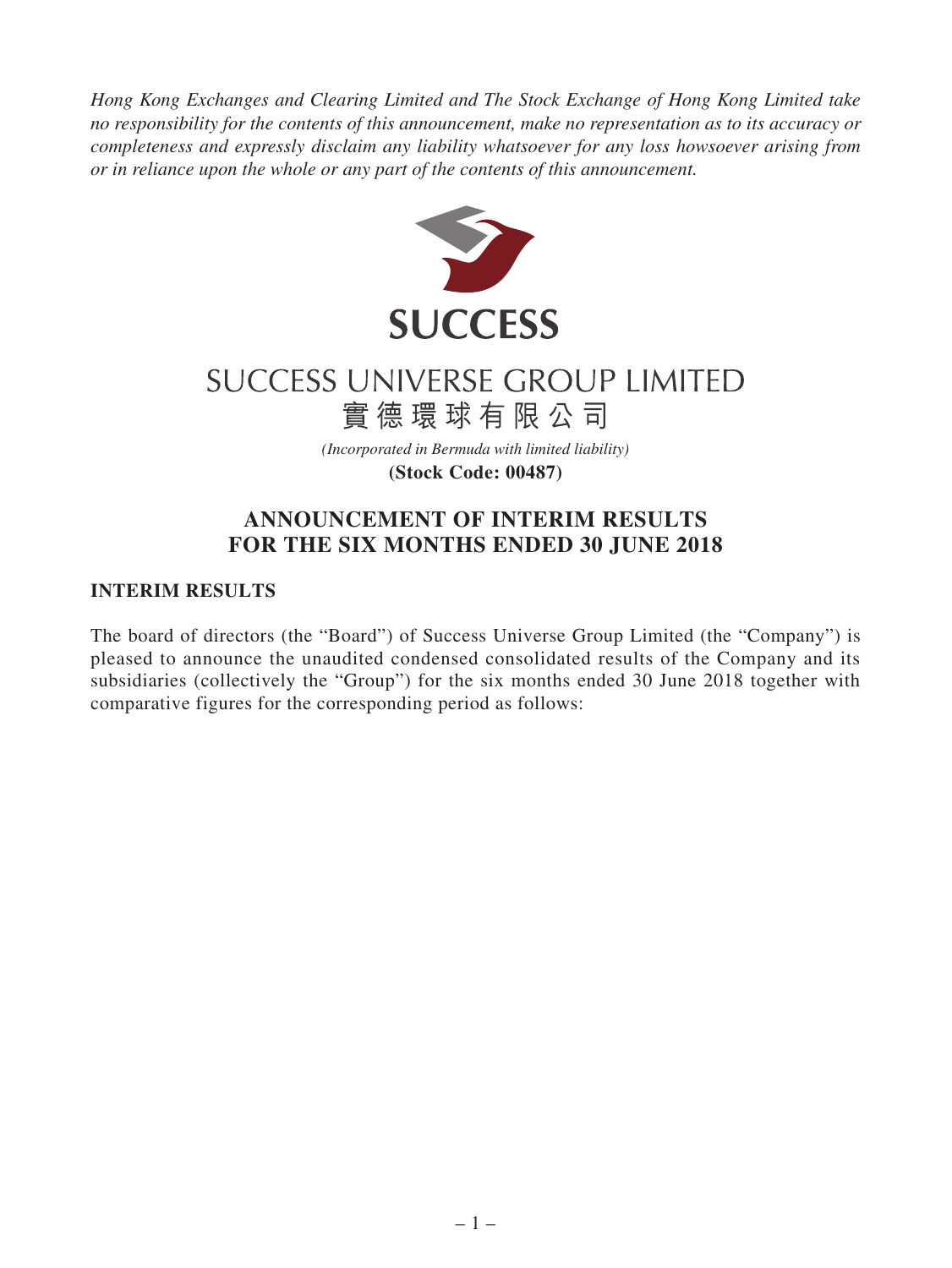## **CONDENSED CONSOLIDATED STATEMENT OF PROFIT OR LOSS**

*For the six months ended 30 June 2018*

|                                                            |                |                          | <b>Unaudited</b>                       |
|------------------------------------------------------------|----------------|--------------------------|----------------------------------------|
|                                                            |                | For the six months ended |                                        |
|                                                            | <b>Note</b>    | 30/6/2018                | 30/6/2017                              |
|                                                            |                | <b>HK\$'000</b>          | HK\$'000                               |
| <b>Continuing Operations</b>                               |                |                          |                                        |
| <b>Revenue</b>                                             | $\mathfrak{Z}$ | 478,549                  | 272,971                                |
| Cost of sales                                              |                | (466, 319)               | (262, 838)                             |
| <b>Gross profit</b>                                        |                | 12,230                   | 10,133                                 |
| Other revenue and gains                                    | $\overline{4}$ | 415                      | 10,124                                 |
| Fair value gain on investment properties                   | 9              | 22,300                   | 692                                    |
| Administrative expenses                                    |                | (43, 253)                | (46, 911)                              |
| Other operating expenses                                   | 5(c)           | (236)                    | (2,202)                                |
| <b>Loss from operations</b>                                |                | (8, 544)                 | (28, 164)                              |
| Finance costs                                              | 5(a)           | (591)                    | (1, 349)                               |
| Share of results of joint ventures                         |                | 332                      | 269                                    |
| Share of results of associates                             |                | 23,008                   | 7,153                                  |
|                                                            |                |                          |                                        |
| <b>Profit/(loss) before taxation</b><br>Taxation           | 5<br>6         | 14,205                   | (22,091)                               |
|                                                            |                |                          |                                        |
| Profit/(loss) for the period from continuing<br>operations |                | 14,205                   | (22,091)                               |
| <b>Discontinued Operation</b>                              |                |                          |                                        |
| Loss from discontinued operation                           |                |                          | (1,170)                                |
| Profit/(loss) for the period                               |                | 14,205                   | (23,261)                               |
| <b>Attributable to:</b>                                    |                |                          |                                        |
| Owners of the Company                                      |                | 14,655                   | (21,073)                               |
| Non-controlling interests                                  |                | (450)                    | (2,188)                                |
| Profit/(loss) for the period                               |                | 14,205                   | (23,261)                               |
| Earnings/(loss) per share                                  |                |                          |                                        |
| From continuing and discontinued operations                | 8(a)           |                          |                                        |
| - Basic and diluted                                        |                |                          | <b>0.30 HK cents</b> $(0.43)$ HK cents |
|                                                            |                |                          |                                        |
| From continuing operations                                 | 8(b)           |                          |                                        |
| - Basic and diluted                                        |                |                          | $0.30$ HK cents $(0.40)$ HK cents      |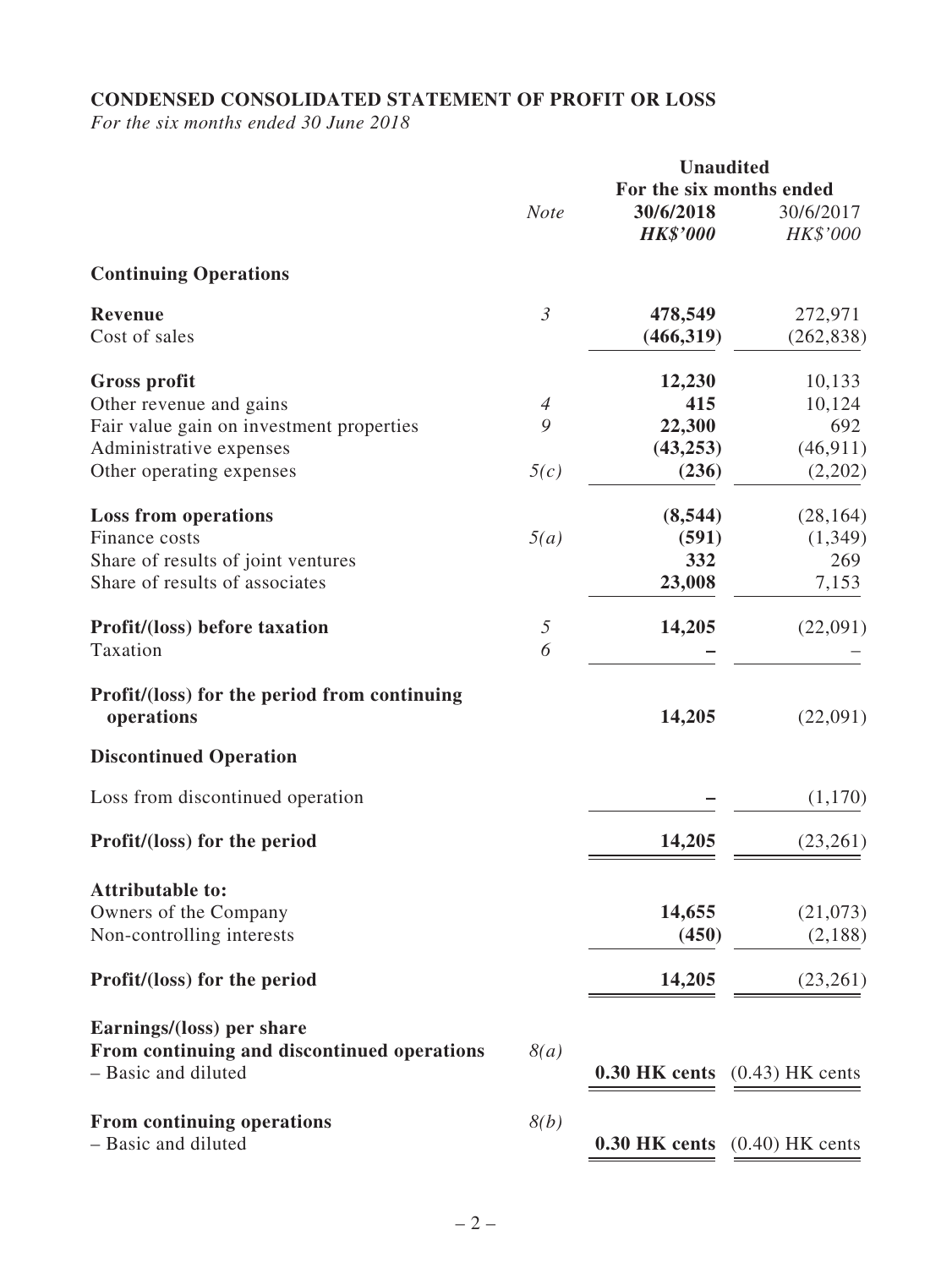## **CONDENSED CONSOLIDATED STATEMENT OF PROFIT OR LOSS AND OTHER COMPREHENSIVE INCOME**

*For the six months ended 30 June 2018*

|                                                                                         | <b>Unaudited</b>         |           |
|-----------------------------------------------------------------------------------------|--------------------------|-----------|
|                                                                                         | For the six months ended |           |
|                                                                                         | 30/6/2018                | 30/6/2017 |
|                                                                                         | <b>HK\$'000</b>          | HK\$'000  |
| Profit/(loss) for the period                                                            | 14,205                   | (23,261)  |
| Other comprehensive (loss)/income                                                       |                          |           |
| Item that may be reclassified subsequently to<br><i>profit or loss:</i>                 |                          |           |
| Exchange differences on translation of financial<br>statements of overseas subsidiaries | (346)                    | 1,702     |
| Total other comprehensive (loss)/income                                                 |                          |           |
| for the period, net of tax                                                              | (346)                    | 1,702     |
| Total comprehensive income/(loss) for the period                                        | 13,859                   | (21, 559) |
| <b>Attributable to:</b>                                                                 |                          |           |
| Owners of the Company                                                                   | 14,374                   | (19, 289) |
| Non-controlling interests                                                               | (515)                    | (2,270)   |
| Total comprehensive income/(loss) for the period                                        | 13,859                   | (21, 559) |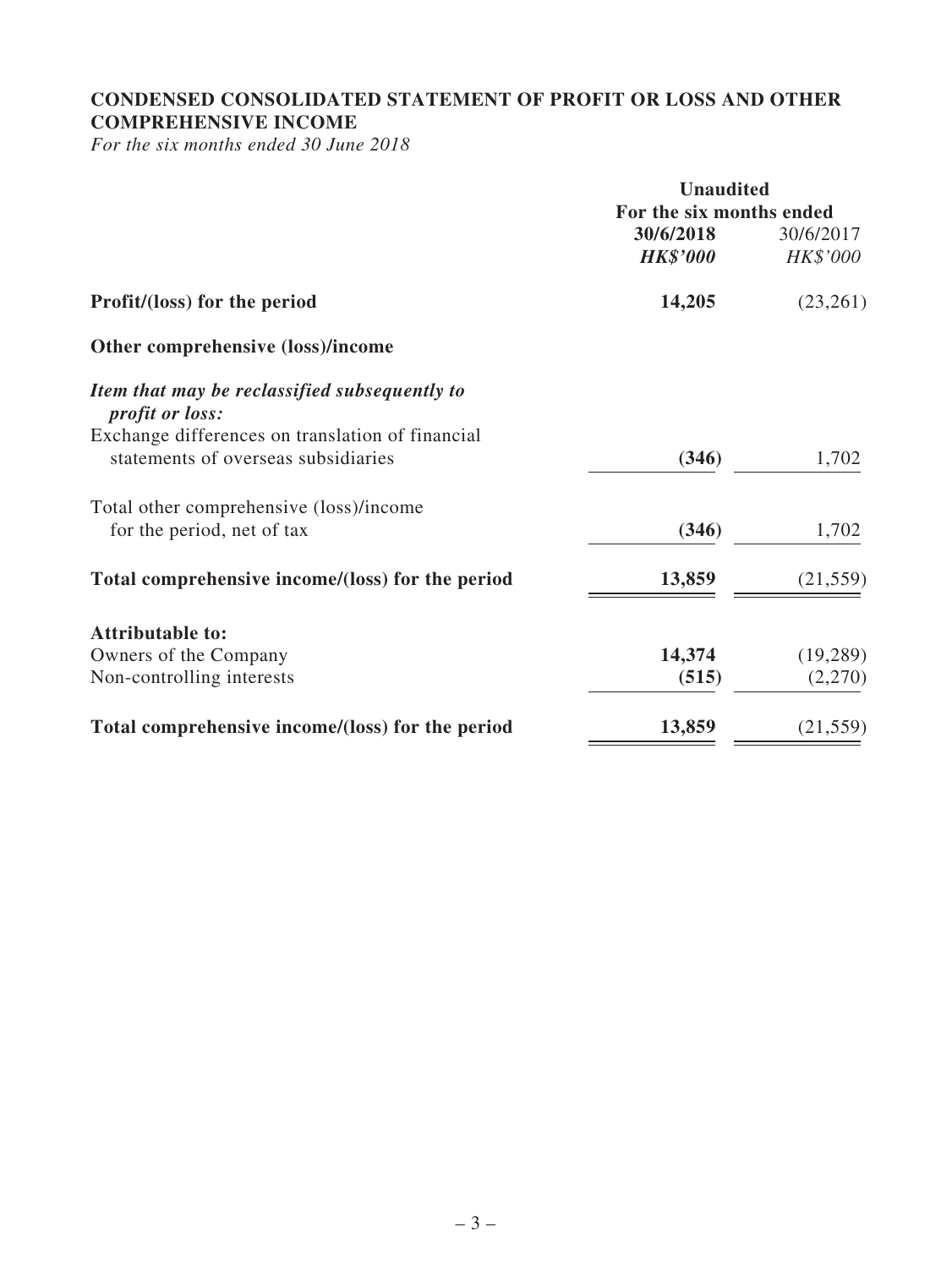## **CONDENSED CONSOLIDATED STATEMENT OF FINANCIAL POSITION**

*At 30 June 2018*

|                                              | <b>Note</b> | <b>Unaudited at</b><br>30/6/2018<br><b>HK\$'000</b> | Audited at<br>31/12/2017<br>HK\$'000 |
|----------------------------------------------|-------------|-----------------------------------------------------|--------------------------------------|
| <b>Non-current assets</b>                    |             |                                                     |                                      |
| Property, plant and equipment                |             | 28,296                                              | 30,300                               |
| Intangible assets                            |             | 3,544                                               | 3,927                                |
| Investment properties                        | 9           | 438,600                                             | 292,000                              |
| Interests in associates                      |             | 560,095                                             | 537,087                              |
| Interests in joint ventures                  |             | 4,743                                               | 4,411                                |
|                                              |             | 1,035,278                                           | 867,725                              |
| <b>Current assets</b>                        |             |                                                     |                                      |
| Stock of properties                          | 10          | 81,880                                              |                                      |
| Trade and other receivables                  | 11          | 19,898                                              | 18,602                               |
| Pledged bank deposits                        |             | 9,697                                               | 10,064                               |
| Cash and cash equivalents                    |             | 28,610                                              | 149,656                              |
|                                              |             | 140,085                                             | 178,322                              |
| <b>Current liabilities</b>                   |             |                                                     |                                      |
| Trade and other payables                     | 12          | 18,997                                              | 16,697                               |
| Deferred income                              |             | 254                                                 | 265                                  |
| Bank loan                                    | 13          | 114,500                                             |                                      |
| Financial guarantee contract                 |             | 644                                                 | 644                                  |
| Tax payable                                  |             | 94                                                  |                                      |
|                                              |             | 134,489                                             | 17,606                               |
| <b>Net current assets</b>                    |             | 5,596                                               | 160,716                              |
| <b>Total assets less current liabilities</b> |             | 1,040,874                                           | 1,028,441                            |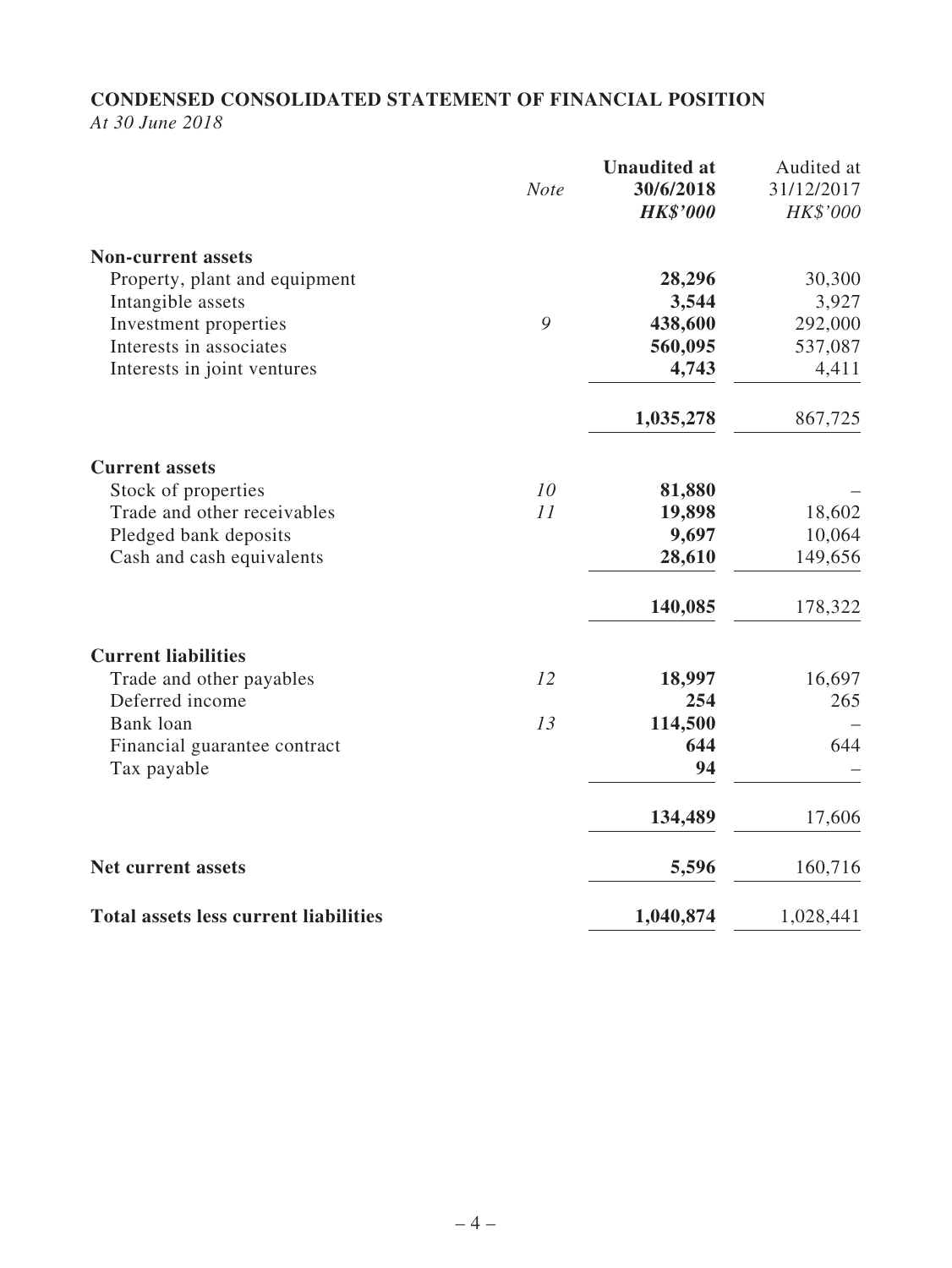|                                     | <b>Unaudited at</b><br>30/6/2018 | Audited at<br>31/12/2017 |
|-------------------------------------|----------------------------------|--------------------------|
|                                     | <b>HK\$'000</b>                  | HK\$'000                 |
| <b>Non-current liabilities</b>      |                                  |                          |
| Deferred income                     | 1,054                            | 1,097                    |
| Loan payable                        | 26,171                           | 27,232                   |
| Financial guarantee contract        | 1,934                            | 2,256                    |
|                                     | 29,159                           | 30,585                   |
| <b>Net assets</b>                   | 1,011,715                        | 997,856                  |
| <b>Capital and reserves</b>         |                                  |                          |
| Share capital                       | 49,265                           | 49,265                   |
| Reserves                            | 975,739                          | 961,365                  |
| Total equity attributable to owners |                                  |                          |
| of the Company                      | 1,025,004                        | 1,010,630                |
| <b>Non-controlling interests</b>    | (13,289)                         | (12, 774)                |
| <b>Total equity</b>                 | 1,011,715                        | 997,856                  |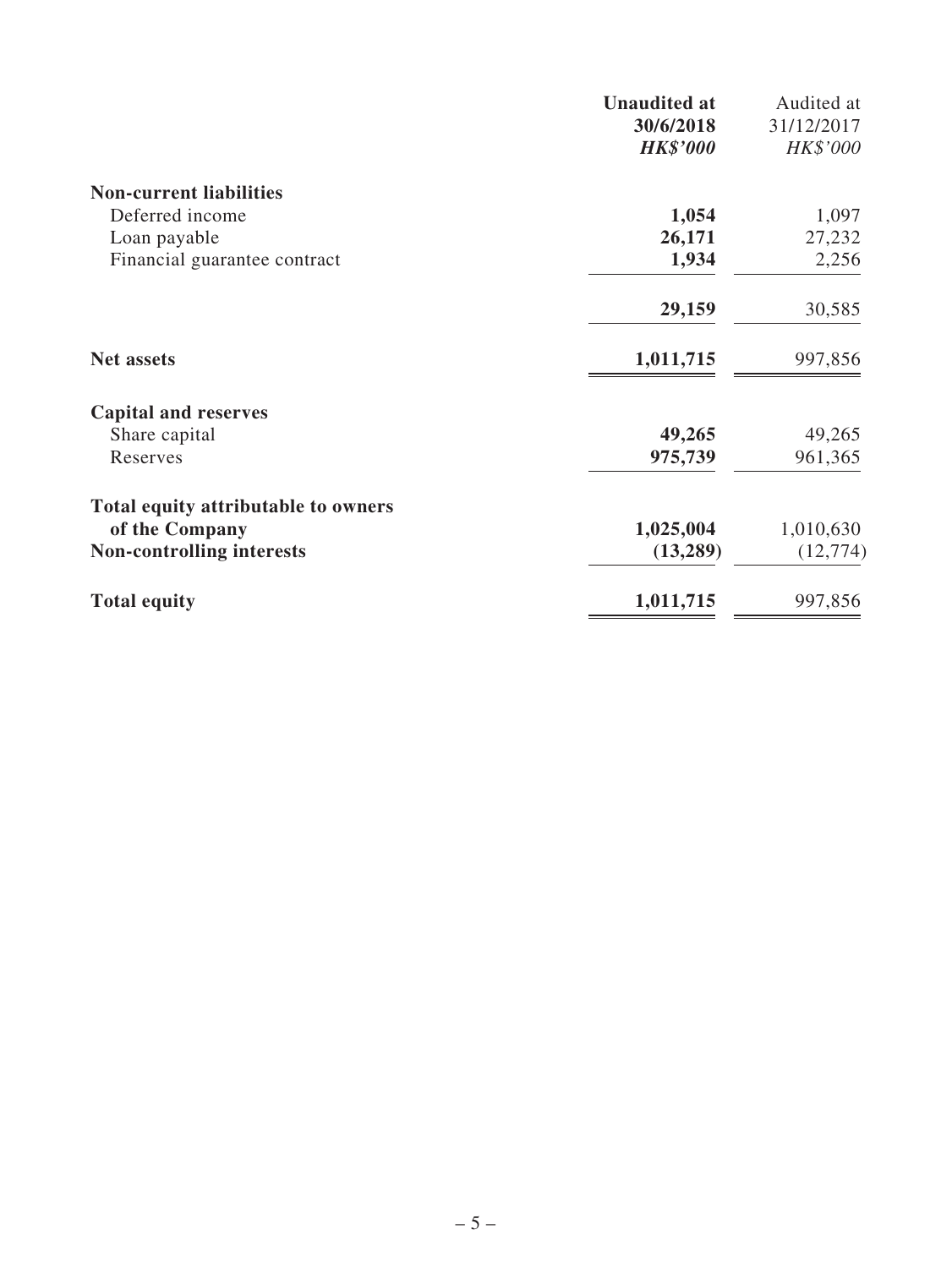### *NOTES:*

### **1. BASIS OF PREPARATION**

The condensed consolidated financial statements for the six months ended 30 June 2018 have been prepared in accordance with the applicable disclosure requirements of Appendix 16 to the Rules Governing the Listing of Securities on The Stock Exchange of Hong Kong Limited and with Hong Kong Accounting Standards ("HKAS(s)") 34, "Interim Financial Reporting" ("HKAS 34") issued by the Hong Kong Institute of Certified Public Accountants ("HKICPA").

The condensed consolidated financial statements do not include all the information and disclosures required for annual financial statements, and should be read in conjunction with the consolidated financial statements of the Group for the year ended 31 December 2017 as contained in the Company's Annual Report 2017 (the "Annual Report 2017").

The preparation of the condensed consolidated financial statements in conformity with HKAS 34 requires management to make judgements, estimates and assumptions that affect the application of policies and reported amounts of assets and liabilities, income and expenses on a year to date basis. Actual results may differ from these estimates.

The condensed consolidated financial statements are denominated in Hong Kong dollar ("HK\$"). Unless otherwise specifically stated, all amounts are presented in thousand.

### **2. SUMMARY OF SIGNIFICANT ACCOUNTING POLICIES**

The accounting policies used in the preparation of the condensed consolidated financial statements are consistent with those used in the Annual Report 2017, except for the impact of the adoption of the new and revised HKASs, Hong Kong Financial Reporting Standards ("HKFRS(s)"), amendments and interpretations described below.

In the current interim period, the Group has applied for the first time, the following new and revised standards, amendments and interpretations ("New HKFRSs") issued by the HKICPA, which are effective for the Group's financial year beginning on 1 January 2018:

| <b>HKFRS</b> (Amendments)   | Annual Improvements to HKFRSs 2014–2016 Cycle                                |
|-----------------------------|------------------------------------------------------------------------------|
| <b>HKFRS 2 (Amendments)</b> | Classification and Measurement of Share-based Payment<br><b>Transactions</b> |
|                             |                                                                              |
| <b>HKFRS 4 (Amendments)</b> | Applying HKFRS 9 Financial Instruments with HKFRS 4                          |
|                             | <b>Insurance Contracts</b>                                                   |
| <b>HKFRS 9</b>              | <b>Financial Instruments</b>                                                 |
| <b>HKFRS 15</b>             | Revenue from Contracts with Customers                                        |
| HKAS 40 (Amendments)        | Transfers of Investment Property                                             |
| $HK(IFRIC) - Int 22$        | Foreign Currency Transactions and Advance Consideration                      |

The application of the New HKFRSs has no material impact on these interim condensed consolidated financial statements and there are no significant changes to the accounting policies applied in these interim financial statements, except for the following as below: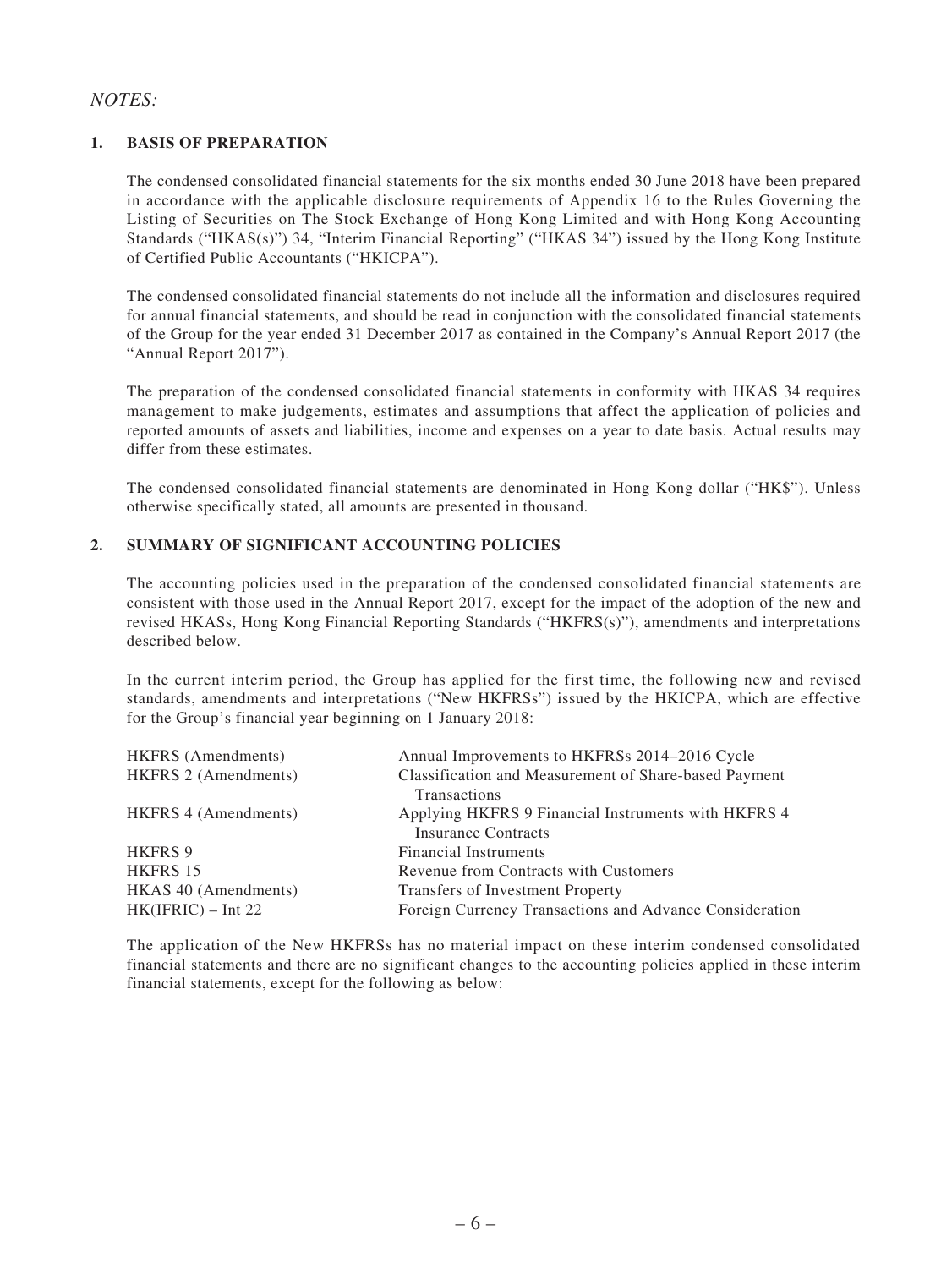#### **HKFRS 9 "Financial Instruments"**

The Group has initially adopted HKFRS 9 "Financial Instruments" from 1 January 2018. HKFRS 9 replaces HKAS 39 "Financial Instruments: Recognition and Measurement". It sets out the requirements for recognising and measuring financial assets, financial liabilities and some contracts to buy or sell nonfinancial items.

Based on the assessment by the Group, there would be no retrospective item that existed and no significant cumulative effect of the initial application of HKFRS 9 at 1 January 2018 in accordance with the transition requirement.

### *(i) Classification of financial assets and financial liabilities*

HKFRS 9 categories financial assets into three principal classification categories: measured at amortised cost, at fair value through other comprehensive income ("FVOCI") and at fair value through profit or loss ("FVPL"). These supersede HKAS 39's categories of held-to-maturity investments, loans and receivables, available-for-sale financial assets and financial assets measured at FVPL. The classification of financial assets under HKFRS 9 is based on the business model under which the financial assets is managed and its contractual cash flow characteristics.

Non-equity investments held by the Group are classified into one of the following measurement categories:

- Amortised cost, if the investment is held for the collection of contractual cash flows which represent solely payments of principal and interest. Interest income from the investment is calculated using the effective interest method;
- FVOCI (recycling), if the contractual cash flows of the investment comprise solely payments of principal and interest and the investment is held within a business model whose objective is achieved by both the collection of contractual cash flows and sale. Changes in fair value are recognised in other comprehensive income, except for the recognition in profit or loss of expected credit losses. When the investment is derecognised, the amount accumulated in other comprehensive income is recycled from equity to profit or loss; or
- FVPL, if the investment does not meet the criteria for being measured at amortise cost or FVOCI (recycling). Changes in the fair value of the investment (including interest) are recognised in profit or loss.

An investment in equity securities is classified as FVPL unless the equity investment is not held for trading purposes and on initial recognition of the investment the Group makes an election to designate the investment at FVOCI (non-recycling) such that subsequent changes in fair value are recognised in other comprehensive income. Such elections are made on an instrument-by-instrument basis, but may only be made if the investment meets the definition of equity from the issuer's perspective. Where such an election is made, the amount accumulated in other comprehensive income remains in the fair value reserve (non-recycling) until the investment is disposed of. At the time of disposal, the amount accumulated in the fair value reserve (non-recycling) is transferred to retained earnings. It is not recycled through profit or loss. Dividends from an investment in equity securities, irrespective of whether classified as at FVPL or FVOCI (non-recycling), are recognised in profit or loss as other income.

Under HKFRS 9, derivatives embedded in contracts where the host is a financial asset in the scope of the standard are not separated from the host. Instead, the hybrid instrument as a whole is assessed for classification.

There is no reclassification or remeasurement of the financial assets, including cash and cash equivalents, pledged bank deposits as well as trade and other receivables for the adoption of HKFRS 9.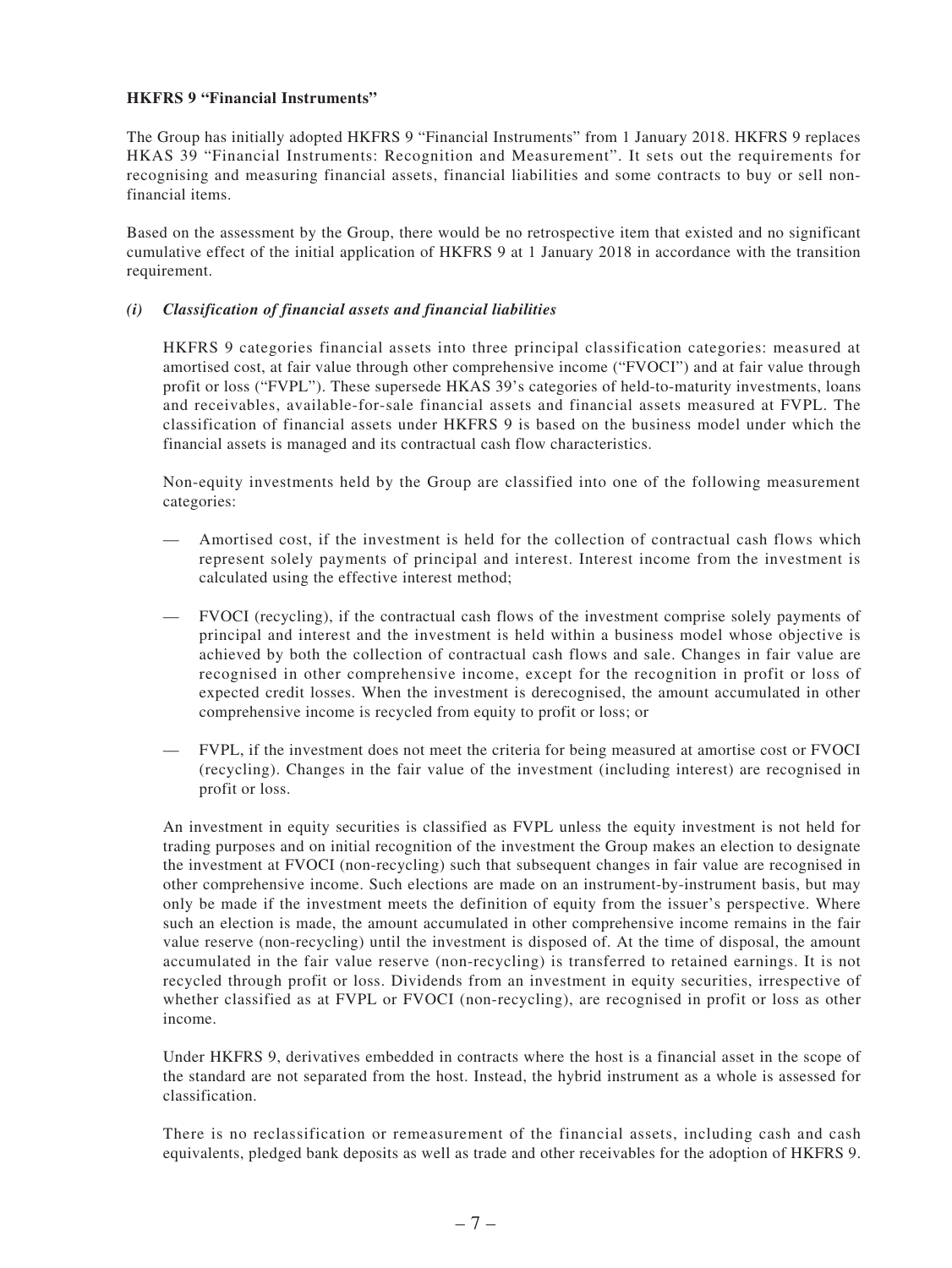The measurement categories for all financial liabilities remain the same.

The carrying amounts for all financial liabilities at 1 January 2018 have not been impacted by the initial application of HKFRS 9.

#### *(ii) Credit losses*

HKFRS 9 replaces the "incurred loss" model in HKAS 39 with an "expected credit loss" ("ECL(s)") model. The ECL model requires an ongoing measurement of credit risk associated with a financial asset and therefore recognises ECLs earlier than under the "incurred loss" accounting model in HKAS 39.

The Group applies the new ECL model to financial assets measured at amortised cost (including cash and cash equivalents, loan receivables as well as trade and other receivables).

#### *Measurement of ECLs*

ECLs are a probability-weighted estimate of credit losses. Credit losses are measured as the present value of all expected cash shortfalls (i.e. the difference between the cash flows due to the Group in accordance with the contract and the cash flows that the Group expects to receive).

The expect cash shortfalls are discounted using the effective interest rate determined at initial recognition or an approximation thereof for fixed rate financial assets as well as trade and other receivables where the effect of discounting is material.

The maximum period considered when estimating ECLs is the maximum contractual period over which the Group is exposed to credit risk.

In measuring ECLs, the Group takes into account reasonable and supportable information that is available without undue cost or effort. This includes information about past events, current conditions and forecasts of future economic conditions.

ECLs are measured on either of the following bases:

- 12-month ECLs: these are losses that are expected to result from possible default events within the 12 months after the reporting date; and
- Lifetime ECLs: these are losses that are expected to result from all possible default events over the expected of the items to which the ECL model applies.

Loss allowances for trade receivables are always measured at an amount equal to lifetime ECLs. ECLs on these financial assets are estimated using a provision matrix based on the Group's historical credit loss experience, adjusted for factors that are specific to the debtors and an assessment of both the current and forecast general economic conditions at the reporting date.

For all other financial instruments, the Group recognised a loss allowance equal to 12-month ECLs unless there has been a significant increase in credit risk of the financial instrument since initial recognition, in which case the loss allowance is measured at an amount equal to lifetime ECLs.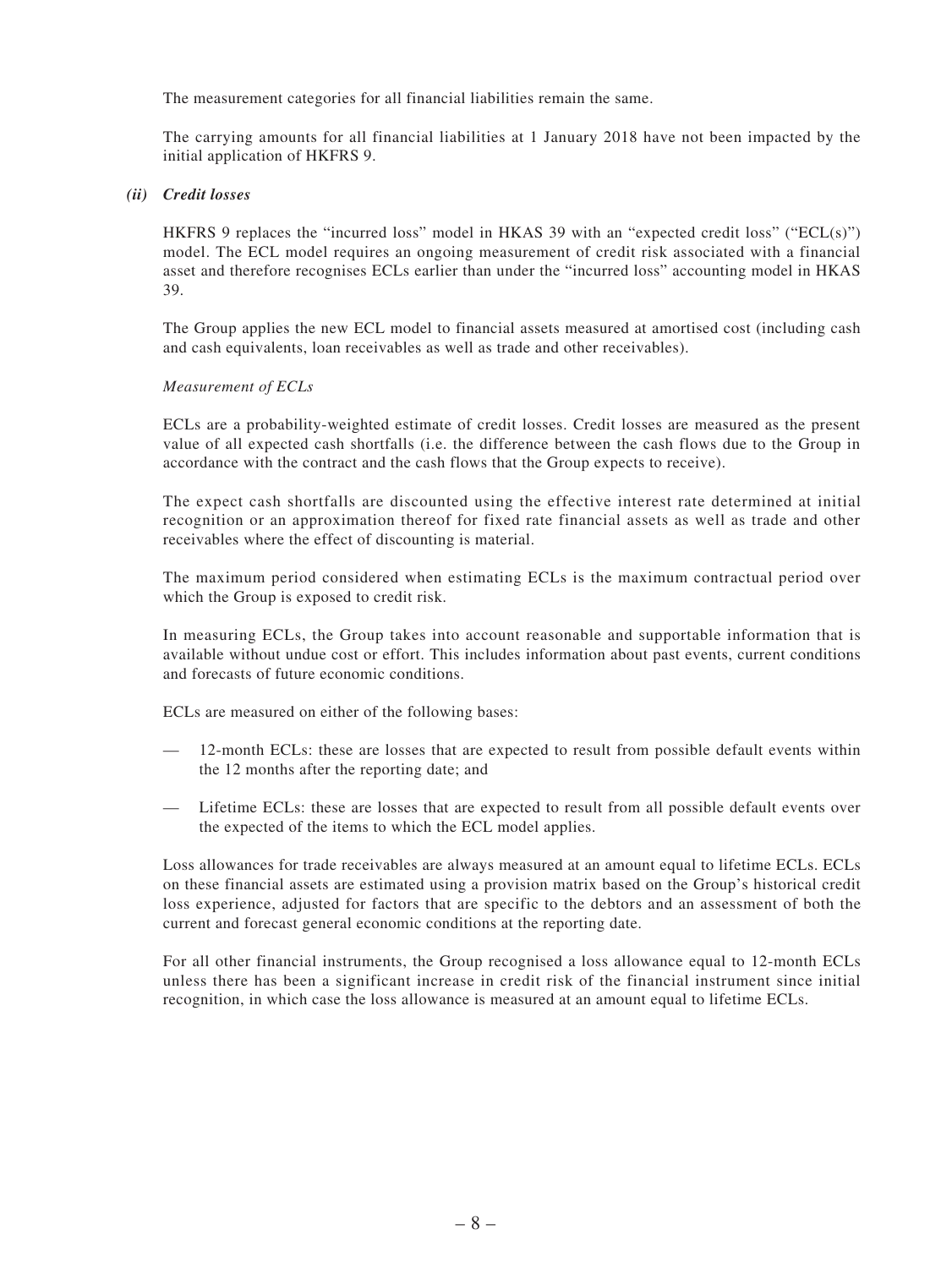#### *Significant increases in credit risk*

In assessing whether the credit risk of a financial instrument has increased significantly since initial recognition, the Group compares the risk of default occurring on the financial instrument assessed at the reporting date with that assessed at the date of initial recognition. In making this reassessment, the Group considers that a default event occurs when (i) the borrower is unlikely to pay its credit obligations to the Group in full, without recourse by the Group to actions such as realising security (if any is held); or (ii) the financial asset is 180 days past due. The Group considers both quantitative and qualitative information that is reasonable and supportable, including historical experience and forward-looking information that is available without undue cost or effort.

In particular, the following information is taken into account when assessing whether credit risk has increased significantly since initial recognition:

- Failure to make payments of principal or interest on their contractually due dates;
- An actual or expected significant deterioration in a financial instrument's external or internal credit rating (if available);
- An actual or expected significant deterioration in the operating results of the debtor; and
- Existing or forecast changes in the technological, market, economic or legal environment that have a significant adverse effect on the debtor's ability to meet its obligation to the Group.

Depending on the nature of the financial instruments, the assessment of a significant increase in credit risk is performed on either an individual basis or a collective basis. When the assessment is performed on a collective basis, the financial instruments are grouped based on shared credit risk characteristics, such as past due status and credit risk ratings.

ECLs are remeasured at each reporting date to reflect changes in the financial instrument's credit risk since initial recognition. Any change in the ECL amount is recognised as an impairment gain or loss in profit or loss. The Group recognises an impairment gain or loss for all financial instruments with a corresponding adjustment to their carrying amount through a loss allowance account.

As at 1 January 2018, no additional credit loss allowance has been recognised in the condensed consolidated financial statements.

#### *Basis of calculation of interest income on credit-impaired financial assets*

Interest income is calculated based on the gross carrying amount of the financial asset unless the financial asset is credit-impaired, in which case interest income is calculated based on the amortised cost (i.e. the gross carrying amount less loss allowance) of the financial asset.

At each reporting date, the Group assesses whether a financial asset is credit-impaired. A financial asset is credit-impaired when one or more events that have a detrimental impact on the estimated future cash flows of the financial asset have occurred.

Evidence that a financial asset is credit-impaired included the following observable events:

- Significant financial difficulties of the debtor;
- A breach of contract, such as a default or delinquency interest or principal payments;
- It becoming probable that the borrower will enter into bankruptcy or other financial reorganisation;
- Significant changes in the technological, market, economic or legal environment that have an adverse effect on the debtor; or
- The disappearance of an active market for a security because of financial difficulties of the issuer.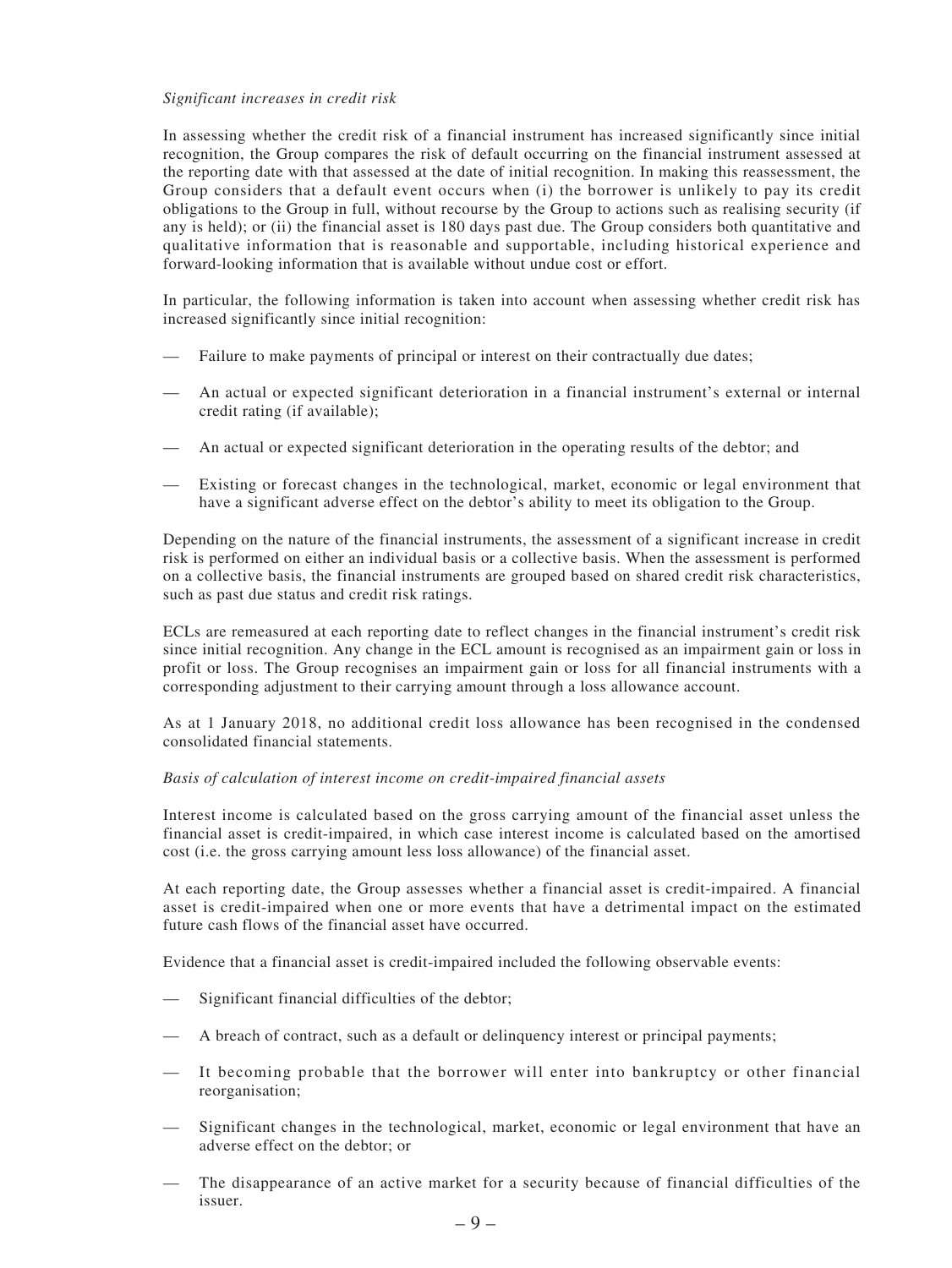### *Write-off policy*

The gross carrying amount of a financial asset is written off (either partially or in full) to the extent that there is no realistic prospect of recovery. This is generally the case when the Group determines that the debtor does not have assets or sources of income that could generate sufficient cash flows to repay the amounts subject to the write-off.

Subsequent recoveries of an asset that was previously written off are recognised as a reversal of impairment in profit or loss in the period in which the recovery occurs.

#### *(iii) Transition*

Changes in accounting policies resulting from the adoption of HKFRS 9 have been applied retrospectively, except as described below:

- Information relating to comparative periods has not been restated.
- The assessments have been made on the basis of the facts and circumstances that exist at 1 January 2018 (the date of initial application of HKFRS 9 by the Group) for the determination of the business model within which a financial asset is held.
- If, at the date of initial application, the assessment of whether there has been a significant increase in credit risk since initial recognition would have involved undue cost or effort, a lifetime ECL has been recognised for that financial instrument.

#### **HKFRS 15 "Revenue from Contracts with Customers"**

Under HKFRS 15, revenue from sales of goods and provision of services as well as rental income will be recognised when the customer obtains control of the promised goods or services in the contract. Management has assessed the impact of the adoption of HKFRS 15 and the adoption of HKFRS 15 does not have a significant impact on the recognition of revenue of the Group.

### **3. SEGMENT INFORMATION**

Operating segments are identified on the basis of internal reports which provide information about components of the Group. This information are reported to and reviewed by the chief operating decision maker (the "CODM") for the purposes of resource allocation and performance assessment.

The CODM considers the business from both geographic and service perspective.

The Group has presented the following two reportable segments:

- Travel business: sales of air tickets and provision of travel-related services.
- Property investment business: receiving rental income from leasing office premises and sale of properties in Hong Kong.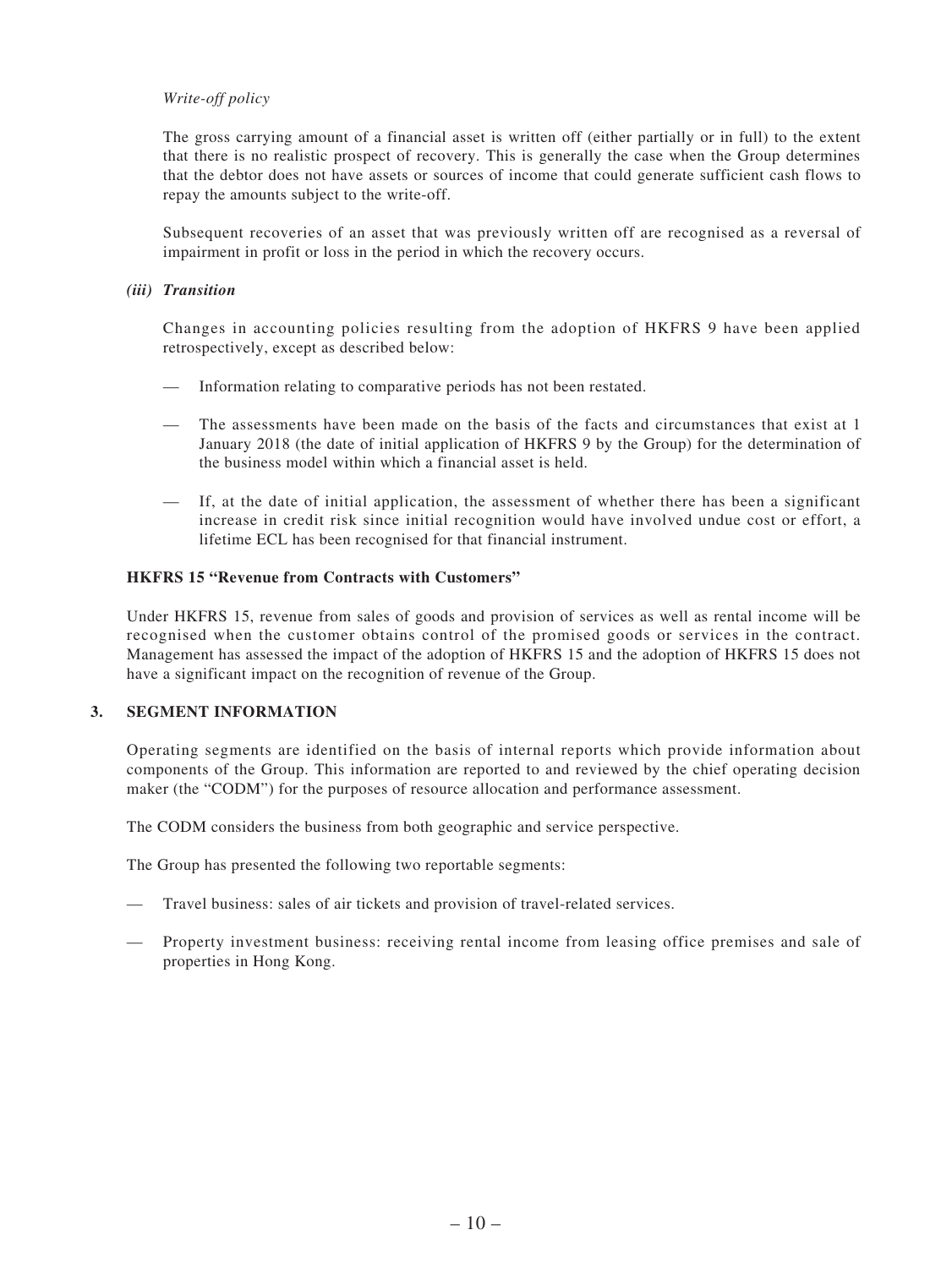The lottery business was discontinued for the year ended 31 December 2017. The segment information reported below does not include any amounts for this discontinued operation.

#### **(a) Segment results and assets**

In accordance with HKFRS 8 "Operating Segments", segment information disclosed in these condensed consolidated financial statements has been prepared in a manner consistent with the information used by the Group's CODM for the purposes of assessing segment performance and allocating resources among segments. In this regard, the Group's CODM monitors the results and assets attributable to each reportable segment on the following bases:

Segment profit represents the profit from each segment without allocation of corporate administrative costs such as directors' salaries, share of result of associates and joint ventures and corporate finance costs. To arrive at reportable segment profit, the management additionally provide segment information concerning interest income, finance costs and major non-cash items such as depreciation, amortisation and impairment losses derived from reportable segments. Unallocated corporate income mainly comprises amortisation on financial guarantee contract, management fee income from an associate and other sundry income. This is the measure reported to the CODM for the purposes of resource allocation and performance assessment. Taxation is not allocated to reportable segments.

Revenue and expenses are allocated to the reportable segments with reference to sales generated by those segments and the expenses incurred by those segments.

The revenue from external parties reported to the CODM is measured in a manner consistent with that in the condensed consolidated statement of profit or loss.

All assets are allocated to reportable segments other than tax recoverable, interests in associates and joint ventures. Unallocated corporate assets mainly included part of the property, plant and equipment, cash and cash equivalents of the central administration companies.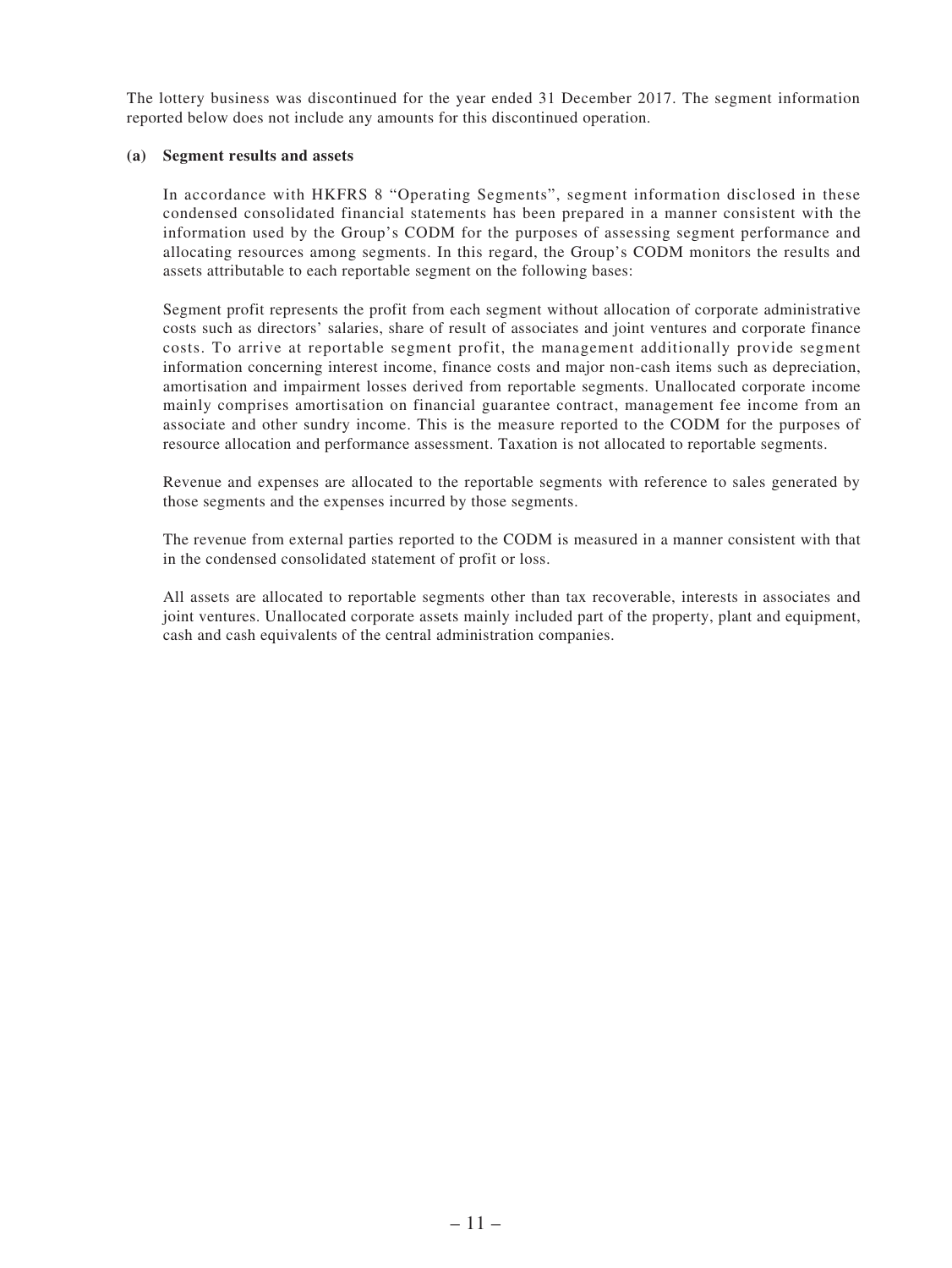Information regarding the Group's reportable segments as provided to the Group's CODM for the purposes of resource allocation and assessment of segment performance for the period is set out below:

### **Continuing operations**

|                                                           | <b>Travel</b><br><b>Unaudited</b>                        |                       | <b>Property Investment</b><br><b>Unaudited</b>           |                       | <b>Total</b><br><b>Unaudited</b>                         |                       |  |
|-----------------------------------------------------------|----------------------------------------------------------|-----------------------|----------------------------------------------------------|-----------------------|----------------------------------------------------------|-----------------------|--|
|                                                           | For the six months ended<br>30/6/2018<br><b>HK\$'000</b> | 30/6/2017<br>HK\$'000 | For the six months ended<br>30/6/2018<br><b>HK\$'000</b> | 30/6/2017<br>HK\$'000 | For the six months ended<br>30/6/2018<br><b>HK\$'000</b> | 30/6/2017<br>HK\$'000 |  |
| <b>Revenue from external</b><br>customers and reportable  |                                                          |                       | 3,523                                                    |                       | 478,549                                                  | 272,971               |  |
| segment revenue                                           | 475,026                                                  | 269,673               |                                                          | 3,298                 |                                                          |                       |  |
| Reportable segment<br>profit/(loss)                       | (2,377)                                                  | (8,312)               | 24,735                                                   | 2,257                 | 22,358                                                   | (6,055)               |  |
| Share of results of joint<br>ventures                     |                                                          |                       |                                                          |                       | 332                                                      | 269                   |  |
| Share of results of associates                            |                                                          |                       |                                                          |                       | 23,008                                                   | 7,153                 |  |
| Unallocated corporate income                              |                                                          |                       |                                                          |                       | 408                                                      | 10,101                |  |
| Unallocated corporate expenses<br>Finance costs           |                                                          |                       |                                                          |                       | (31,901)                                                 | (33, 453)<br>(106)    |  |
| Consolidated profit/(loss)<br>before taxation<br>Taxation |                                                          |                       |                                                          |                       | 14,205                                                   | (22,091)              |  |
| Consolidated profit/(loss)<br>for the period              |                                                          |                       |                                                          |                       | 14,205                                                   | (22,091)              |  |
|                                                           | <b>Travel</b>                                            |                       | <b>Property Investment</b>                               |                       | Total                                                    |                       |  |
|                                                           | <b>Unaudited</b>                                         | Audited               | <b>Unaudited</b>                                         | Audited               | <b>Unaudited</b>                                         | Audited               |  |
|                                                           | At                                                       | At                    | At                                                       | At                    | At                                                       | At                    |  |
|                                                           | 30/6/2018                                                | 31/12/2017            | 30/6/2018                                                | 31/12/2017            | 30/6/2018                                                | 31/12/2017            |  |
|                                                           | <b>HK\$'000</b>                                          | HK\$'000              | <b>HK\$'000</b>                                          | HK\$'000              | <b>HK\$'000</b>                                          | HK\$'000              |  |
| Reportable segment assets                                 | 51,485                                                   | 51,089                | 522,852                                                  | 294,142               | 574,337                                                  | 345,231               |  |
| <b>Unallocated corporate assets</b>                       |                                                          |                       |                                                          |                       |                                                          |                       |  |
| - Interests in associates                                 |                                                          |                       |                                                          |                       | 560,095                                                  | 537,087               |  |
| - Interests in joint ventures                             |                                                          |                       |                                                          |                       | 4,743                                                    | 4,411                 |  |
| - Corporate assets                                        |                                                          |                       |                                                          |                       | 36,188                                                   | 159,318               |  |
|                                                           |                                                          |                       |                                                          |                       | 1,175,363                                                | 1,046,047             |  |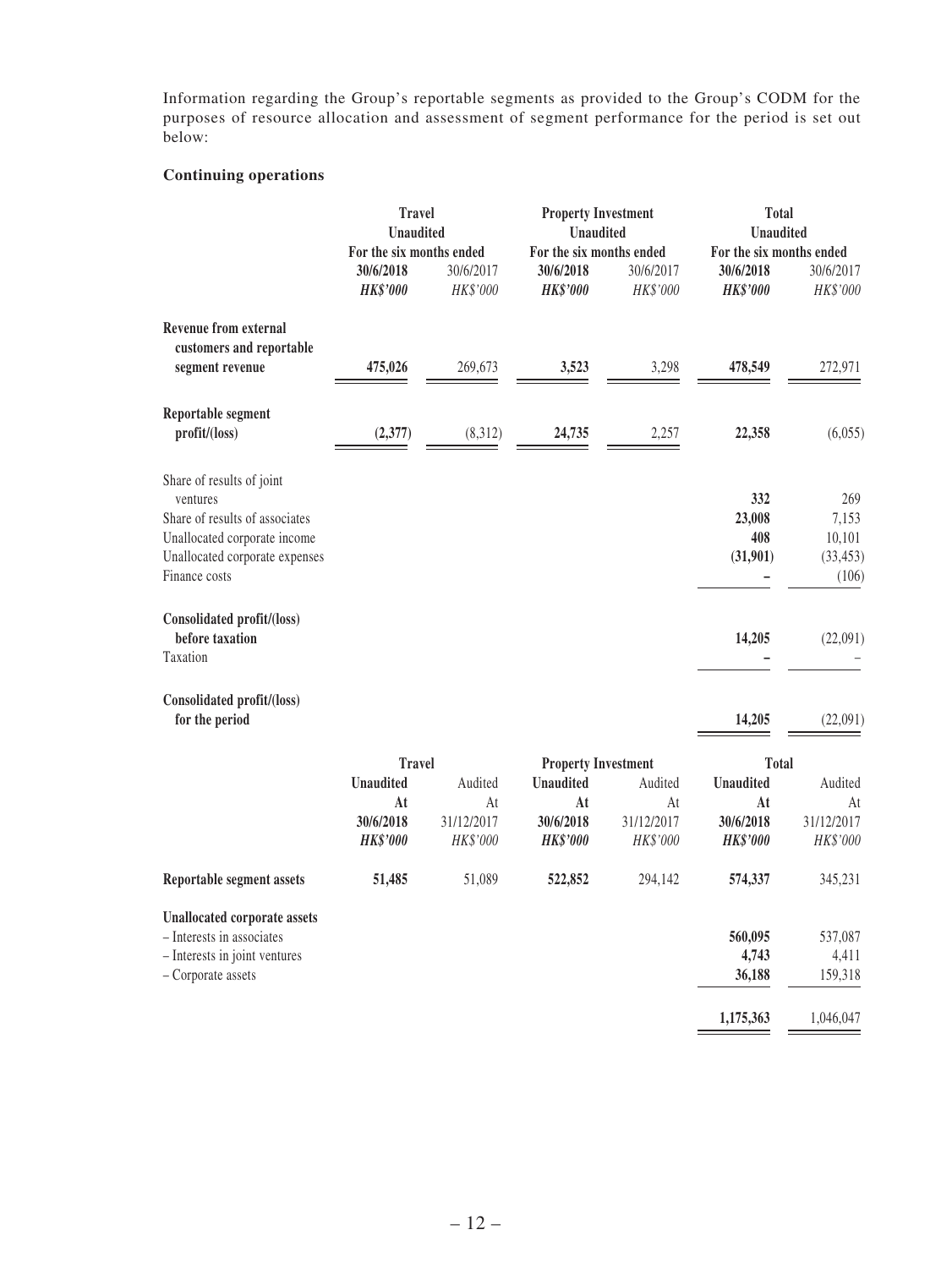### **(b) Other segment information**

### **Continuing operations**

|                                  | <b>Travel</b><br><b>Unaudited</b><br>For the six months ended |                       | <b>Property Investment</b><br><b>Unaudited</b><br>For the six months ended |                       | Other corporate entities<br><b>Unaudited</b><br>For the six months ended |                       | Total<br><b>Unaudited</b><br>For the six months ended |                       |
|----------------------------------|---------------------------------------------------------------|-----------------------|----------------------------------------------------------------------------|-----------------------|--------------------------------------------------------------------------|-----------------------|-------------------------------------------------------|-----------------------|
|                                  | 30/6/2018<br><b>HK\$'000</b>                                  | 30/6/2017<br>HK\$'000 | 30/6/2018<br><b>HK\$'000</b>                                               | 30/6/2017<br>HK\$'000 | 30/6/2018<br><b>HK\$'000</b>                                             | 30/6/2017<br>HK\$'000 | 30/6/2018<br><b>HK\$'000</b>                          | 30/6/2017<br>HK\$'000 |
| Interest income                  | 3                                                             | 2                     |                                                                            |                       | 87                                                                       | 16                    | 90                                                    | 25                    |
| Depreciation on property,        |                                                               |                       |                                                                            |                       |                                                                          |                       |                                                       |                       |
| plant and equipment              | (283)                                                         | (321)                 |                                                                            |                       | (1,652)                                                                  | (1,761)               | (1,935)                                               | (2,082)               |
| Impairment loss recognised on    |                                                               |                       |                                                                            |                       |                                                                          |                       |                                                       |                       |
| intangible assets                | (236)                                                         | (2,202)               |                                                                            |                       |                                                                          |                       | (236)                                                 | (2,202)               |
| Fair value gain on investment    |                                                               |                       |                                                                            |                       |                                                                          |                       |                                                       |                       |
| properties                       |                                                               | -                     | 22,300                                                                     | 692                   |                                                                          |                       | 22,300                                                | 692                   |
| Finance costs                    |                                                               |                       | (591)                                                                      | (1,243)               |                                                                          | (106)                 | (591)                                                 | (1,349)               |
| Additions to non-current assets* | 83                                                            | 12                    | 148,000                                                                    | 21,107                | 309                                                                      | 19                    | 148,392                                               | 21,138                |

*\* Additions to non-current assets only include the additions to property, plant and equipment and investment properties during the period.*

### **4. OTHER REVENUE AND GAINS**

### **Continuing operations**

|                                                                     | <b>Unaudited</b>         |           |  |
|---------------------------------------------------------------------|--------------------------|-----------|--|
|                                                                     | For the six months ended |           |  |
|                                                                     | 30/6/2018                | 30/6/2017 |  |
|                                                                     | <b>HK\$'000</b>          | HK\$'000  |  |
| Other revenue:                                                      |                          |           |  |
| Interest income on bank deposits                                    | 90                       | 25        |  |
| Total interest income on financial assets not at fair value through |                          |           |  |
| profit or loss                                                      | 90                       | 25        |  |
| Management fee income                                               |                          | 84        |  |
| Other income                                                        | 3                        | 15        |  |
|                                                                     | 93                       | 124       |  |
| Other gain:                                                         |                          |           |  |
| Amortisation of financial guarantee contract                        | 322                      | 10,000    |  |
| <b>Total</b>                                                        | 415                      | 10,124    |  |
|                                                                     |                          |           |  |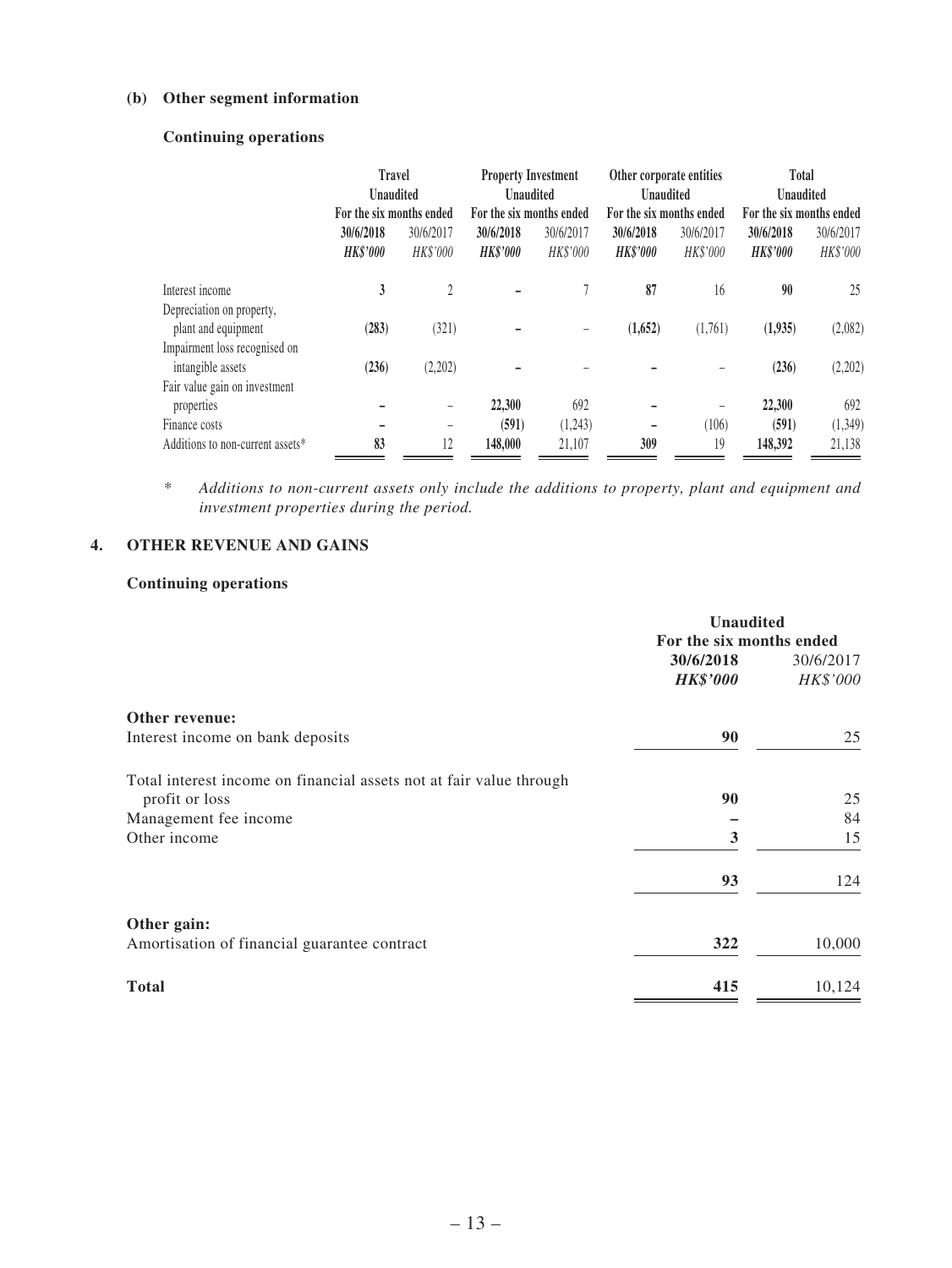### **5. PROFIT/(LOSS) BEFORE TAXATION**

Profit/(loss) before taxation is arrived at after charging as follows:

### **Continuing operations**

|                            |                                                                           | <b>Unaudited</b>         |           |
|----------------------------|---------------------------------------------------------------------------|--------------------------|-----------|
|                            |                                                                           | For the six months ended |           |
|                            |                                                                           | 30/6/2018                | 30/6/2017 |
|                            |                                                                           | <b>HK\$'000</b>          | HK\$'000  |
| (a)                        | <b>Finance costs</b>                                                      |                          |           |
|                            | Interest on bank loans                                                    | 591                      | 1,243     |
|                            | Interest on loan from a director and controlling shareholder              |                          | 106       |
|                            | Total interest expenses on financial liabilities not at fair value        |                          |           |
|                            | through profit or loss                                                    | 591                      | 1,349     |
| (b)                        | <b>Staff costs</b>                                                        |                          |           |
|                            | Salaries, wages and other benefits (including directors'                  |                          |           |
|                            | emoluments)                                                               | 18,369                   | 20,081    |
|                            | Contributions to defined contribution retirement plan                     | 1,001                    | 704       |
|                            |                                                                           | 19,370                   | 20,785    |
|                            |                                                                           |                          |           |
| $\left( \mathbf{c}\right)$ | <b>Other items</b>                                                        |                          |           |
|                            | Auditors' remuneration                                                    | 600                      | 600       |
|                            | Depreciation on owned property, plant and equipment                       | 1,935                    | 2,082     |
|                            | Gross rental income from investment properties                            | 3,523                    | 3,298     |
|                            | Less: Direct operating expenses incurred for investment properties        |                          |           |
|                            | that generated rental income during the period<br>Operating lease rentals | (448)                    | (455)     |
|                            | - properties                                                              | 3,961                    | 3,865     |
|                            | - plant and equipment                                                     | 284                      | 242       |
|                            | Impairment losses recognised on intangible assets*                        | 236                      | 2,202     |
|                            |                                                                           |                          |           |

*\* This amount is included in "other operating expenses" on the face of the condensed consolidated statement of profit or loss.*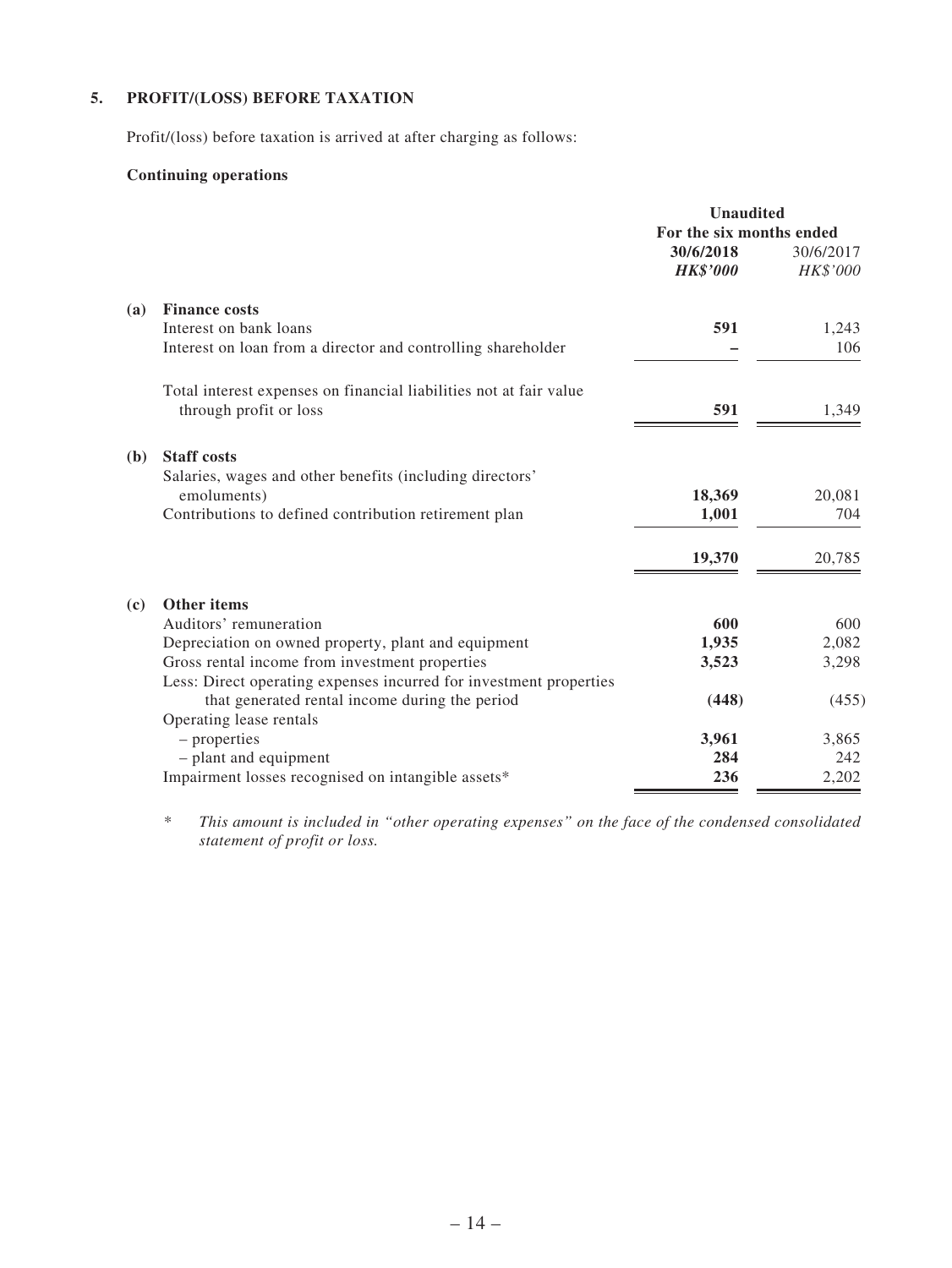#### **6. TAXATION IN THE CONDENSED CONSOLIDATED STATEMENT OF PROFIT OR LOSS**

#### **Continuing operations**

| <b>Unaudited</b>         |           |  |  |
|--------------------------|-----------|--|--|
| For the six months ended |           |  |  |
| 30/6/2018                | 30/6/2017 |  |  |
| <b>HK\$'000</b>          | HK\$'000  |  |  |

Current tax **–** –

No Hong Kong Profits Tax, in which the subsidiaries operate, has been provided for the six months ended 30 June 2018 and 2017 as the Group has no estimated assessable profits for the periods.

Canadian subsidiaries are subject to Canadian Corporate Income Tax which comprises federal and provincial income taxes. The net federal income tax is calculated at 15% (2017: 15%) and the provincial income tax is calculated at the rates prevailing in the relevant provinces. No provision for Canadian Corporate Income Tax has been made for the periods ended 30 June 2018 and 2017 as the Group has no assessable profits arising in Canada.

Taxation arising in other jurisdictions is calculated at the rates prevailing in the relevant jurisdictions.

#### **7. DIVIDENDS**

The directors of the Company do not recommend the payment of an interim dividend for the six months ended 30 June 2018 (for the six months ended 30 June 2017: nil).

No dividend payable to owners of the Company attributable to the previous financial year was approved and paid during the period.

#### **8. EARNINGS/(LOSS) PER SHARE**

#### **(a) From continuing and discontinued operations:**

The calculation of the basic earnings/(loss) per share attributable to the owners of the Company is based on the following data:

|                                                         | <b>Unaudited</b>         |           |  |
|---------------------------------------------------------|--------------------------|-----------|--|
|                                                         | For the six months ended |           |  |
|                                                         | 30/6/2018                | 30/6/2017 |  |
|                                                         | <b>HK\$'000</b>          | HK\$'000  |  |
| Profit/ (loss):                                         |                          |           |  |
| Profit/(loss) for the period attributable to the owners |                          |           |  |
| of the Company                                          | 14,655                   | (21,073)  |  |
|                                                         | 2000                     | 000'      |  |
|                                                         | shares                   | shares    |  |
| <b>Number of shares:</b>                                |                          |           |  |
| Weighted average number of shares for the purpose of    |                          |           |  |
| basic loss per share                                    | 4,926,491                | 4,926,491 |  |

Diluted earnings/(loss) per share for the periods ended 30 June 2018 and 2017 was the same as the basic earnings/(loss) per share. There were no potential dilutive ordinary shares outstanding for both periods presented.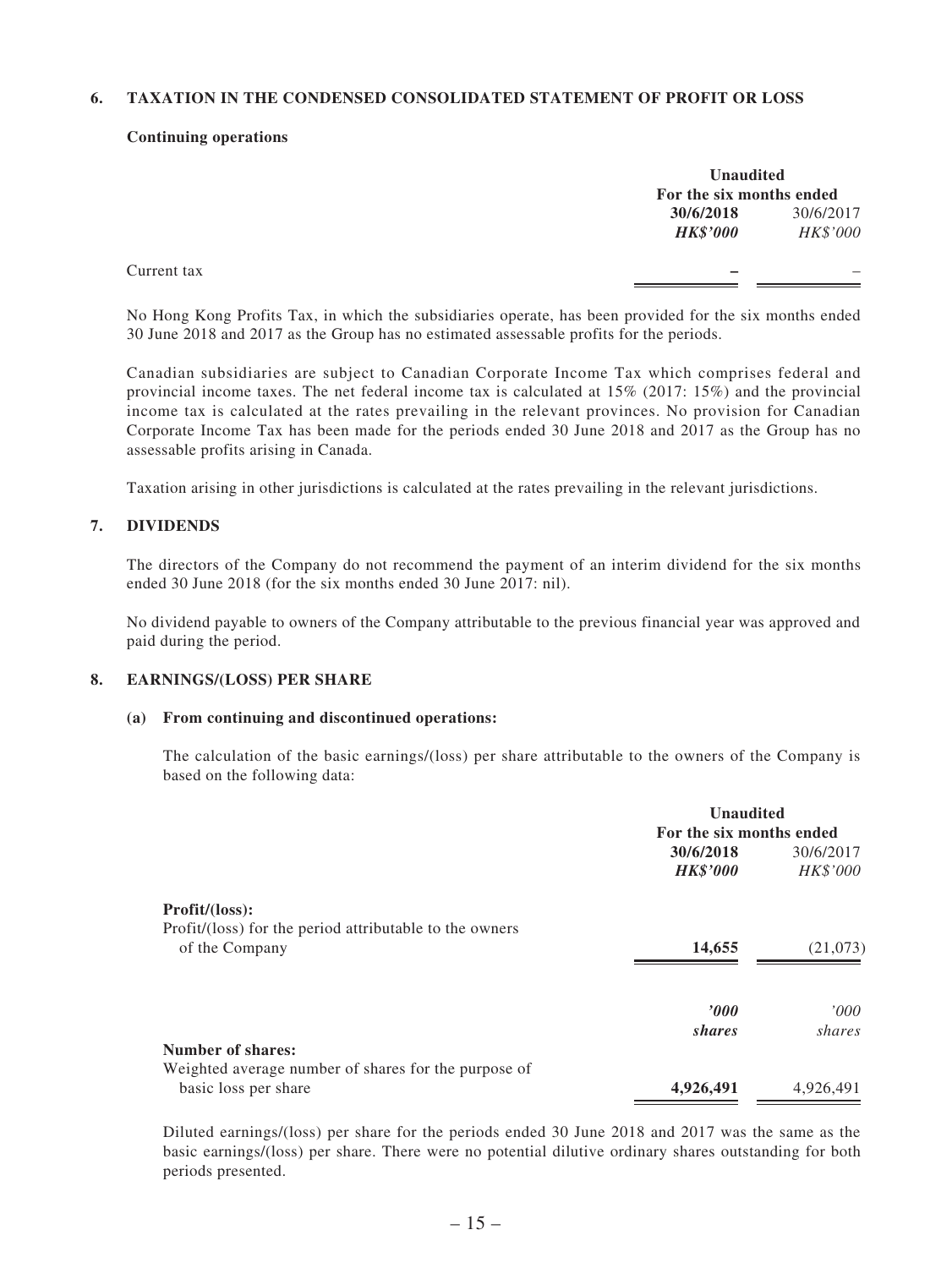#### **(b) From continuing operations:**

The calculation of the basic earnings/(loss) per share from continuing operations attributable to the owners of the Company is based on the following data:

|                                                            | <b>Unaudited</b>         |           |  |
|------------------------------------------------------------|--------------------------|-----------|--|
|                                                            | For the six months ended |           |  |
|                                                            | 30/6/2018                | 30/6/2017 |  |
|                                                            | <b>HK\$'000</b>          | HK\$'000  |  |
| Profit/ (loss):                                            |                          |           |  |
| Profit/(loss) for the period attributable to the owners of |                          |           |  |
| the Company                                                | 14,655                   | (21,073)  |  |
| Add: Loss for the period attributable to the owners        |                          |           |  |
| of the Company from discontinued operation                 |                          | 936       |  |
|                                                            | 14,655                   | (20, 137) |  |

The denominators used are the same as those detailed above for both basic and diluted earnings/(loss) per share.

Diluted earnings/(loss) per share for the periods ended 30 June 2018 and 2017 was the same as the basic earnings/(loss) per share. There were no potential dilutive ordinary shares outstanding for both periods presented.

#### **9. INVESTMENT PROPERTIES**

| <b>Fair value</b>                                                                 | <b>HK\$'000</b> |
|-----------------------------------------------------------------------------------|-----------------|
| At 1 January 2017 (Audited)                                                       | 191,708         |
| Addition                                                                          | 21,107          |
| Increase in fair value recognised in the consolidated statement of profit or loss | 79,185          |
| At 31 December 2017 and 1 January 2018 (Audited)                                  | 292,000         |
| Addition                                                                          | 148,000         |
| Increase in fair value recognised in the consolidated statement of profit or loss | 22,300          |
| Transfer to stock of properties <i>(note 10)</i>                                  | (23,700)        |
| At 30 June 2018 (Unaudited)                                                       | 438,600         |

The Group's properties interest held under operating leases to earn rentals or for capital appreciation purpose are measured using the fair value model and are classified and accounted for an investment properties. The fair value of investment properties located in Hong Kong is determined using combination of income capitalisation method and direct comparison method by reference to recent sales price of comparable properties on a price per saleable square foot basis.

For the six months ended 30 June 2018, the investment properties were classified as level 3 under the fair value hierarchy (31 December 2017: level 3).

There were no transfers into or out of level 1, 2 and 3 during the period. The Group's policy is to recognise transfers between levels of fair value hierarchy as at the end of the reporting period in which they occur.

For the six months ended 30 June 2018, the Group had pledged one of its investment properties with a carrying amount of approximately HK\$281.4 million (31 December 2017: approximately HK\$269.0 million) to secure a bank loan granted to the Group (note 13).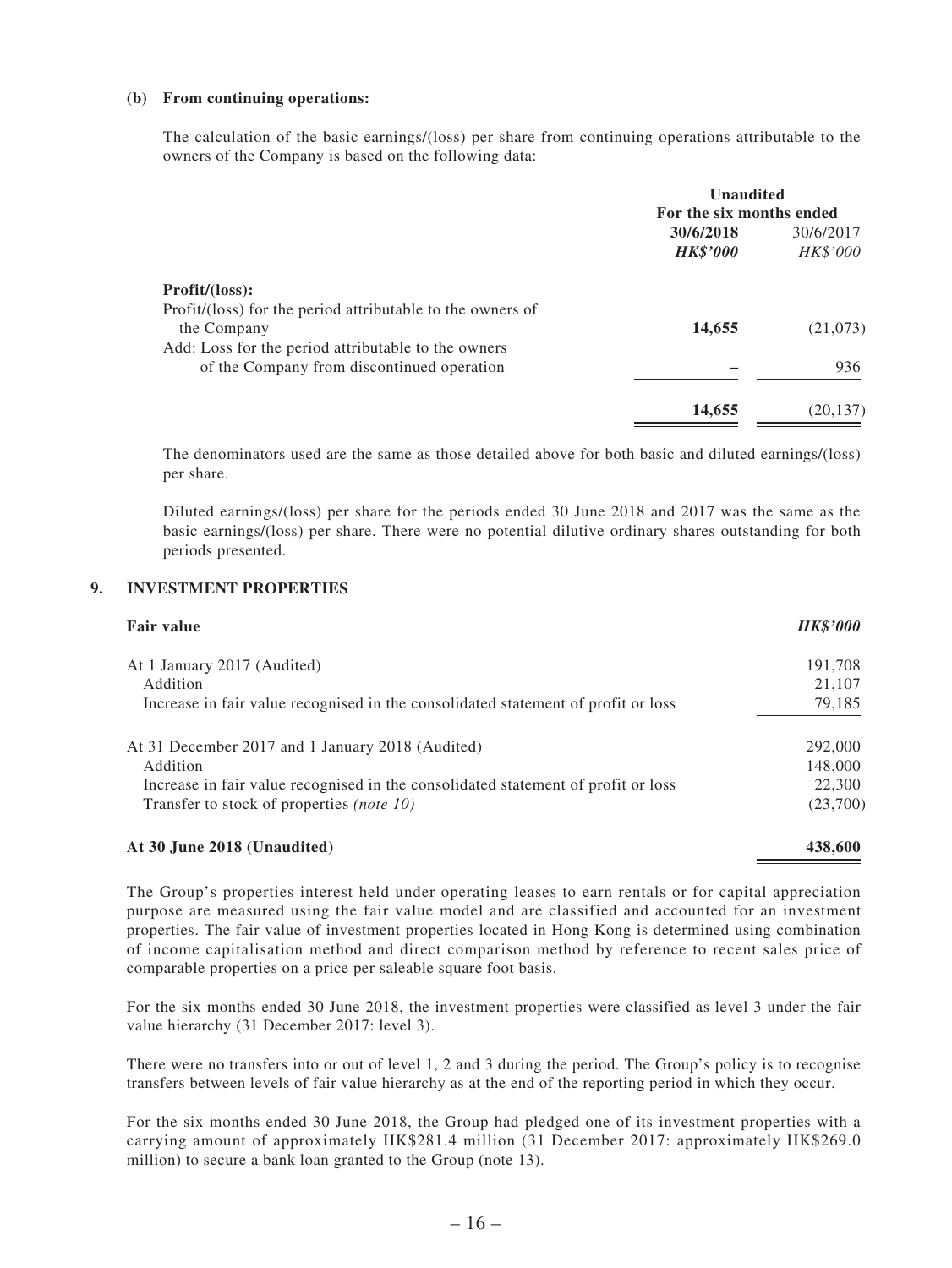#### **10. STOCK OF PROPERTIES**

|                                                                                                           | <b>HK\$'000</b>  |
|-----------------------------------------------------------------------------------------------------------|------------------|
| At 1 January 2018                                                                                         |                  |
| Acquisition of assets through acquisition of subsidiaries<br>Transfer from investment properties (note 9) | 58,180<br>23,700 |
| At 30 June 2018 (Unaudited)                                                                               | 81,880           |

#### **11. TRADE AND OTHER RECEIVABLES**

Included in trade and other receivables, the aging analysis for trade receivables, based on the due dates and net of impairment loss, is as follows:

|                          | <b>Unaudited</b> | Audited          |
|--------------------------|------------------|------------------|
|                          | At<br>30/6/2018  | At<br>31/12/2017 |
|                          | <b>HK\$'000</b>  | HK\$'000         |
| Current                  | 7,926            | 4,921            |
| 31 to 60 days overdue    | 1,817            | 834              |
| 61 to 90 days overdue    | 1,918            | 962              |
| Over 90 days overdue     | 733              | 546              |
| Trade receivables        | 12,394           | 7,263            |
| Other receivables        | 731              | 651              |
| Prepayments and deposits | 6,773            | 10,688           |
|                          | 19,898           | 18,602           |

All of the trade and other receivables are expected to be recovered within one year.

The Group normally allows an average credit period of 30 days to customers of travel business (31 December 2017: average credit period of 30 days). For the customer of property investment business, no credit period was granted.

#### **12. TRADE AND OTHER PAYABLES**

Included in trade and other payables, the aging analysis for trade payables, based on the due dates, is as follows:

|                                                  | <b>Unaudited</b> | Audited    |
|--------------------------------------------------|------------------|------------|
|                                                  | At               | At         |
|                                                  | 30/6/2018        | 31/12/2017 |
|                                                  | <b>HK\$'000</b>  | HK\$'000   |
| Current                                          | 8,380            | 4,562      |
| $31$ to 60 days                                  | 1,079            | 325        |
| $61$ to 90 days                                  | 174              | 211        |
| Over 90 days                                     | 456              | 723        |
| Trade payables                                   | 10,089           | 5,821      |
| Accrued charges and other payables               | 8,908            | 10,876     |
| Financial liabilities measured at amortised cost | 18,997           | 16,697     |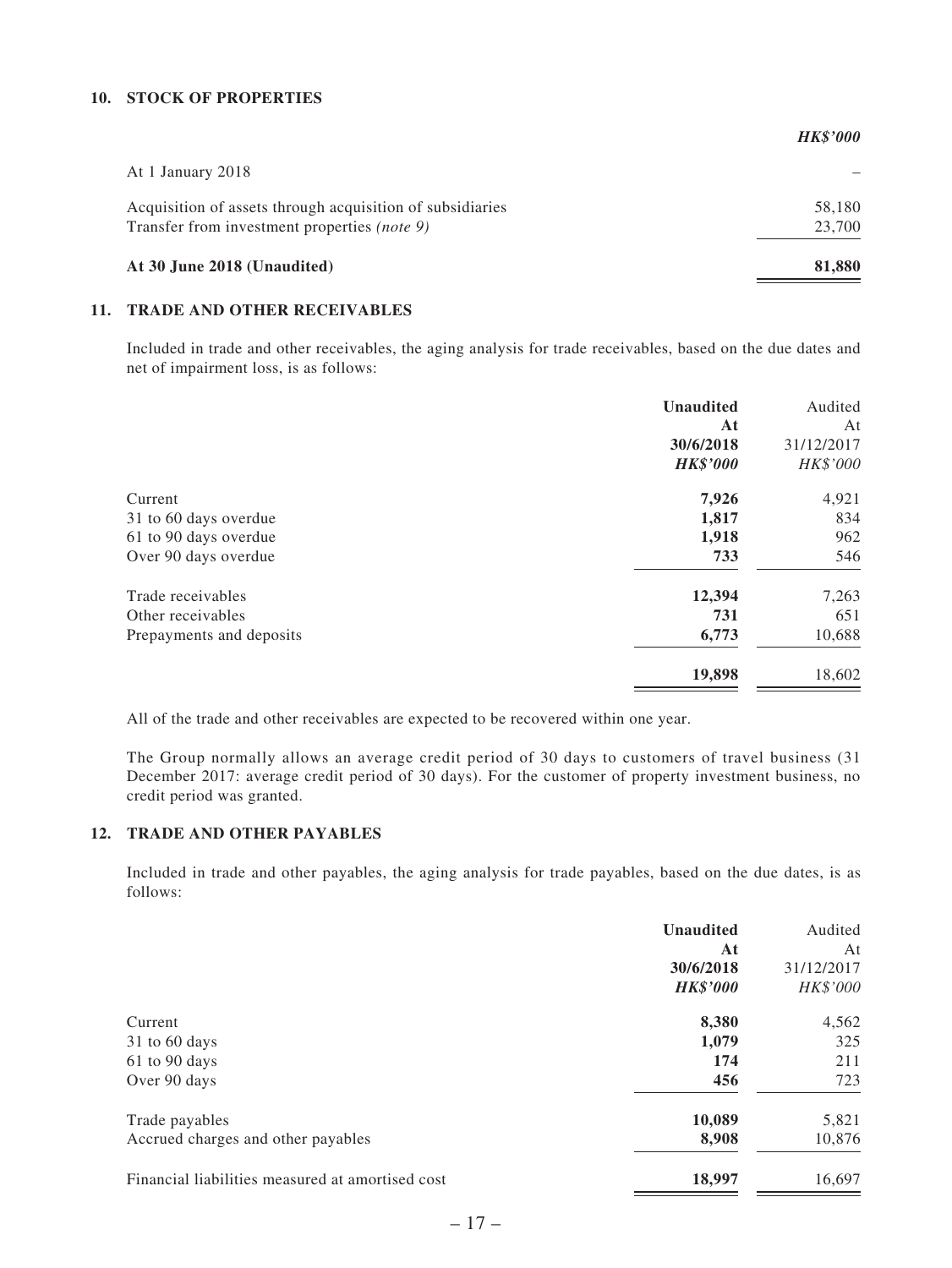### **13. BANK LOAN**

|                                                            | <b>Unaudited</b>     | Audited    |
|------------------------------------------------------------|----------------------|------------|
|                                                            | At                   | At         |
|                                                            | 30/6/2018            | 31/12/2017 |
|                                                            | <b>HK\$'000</b>      | HK\$'000   |
| Bank loan, secured                                         | 114,500              |            |
| Carrying amount repayable:<br>On demand or within one year | 114,500              |            |
| Less: Amounts shown under current liabilities              | 114,500<br>(114,500) |            |
| Amounts shown under non-current liabilities                |                      |            |

The Group had pledged one of its investment properties to secure the bank loan granted to the Group (note 9). The bank loan is carrying an interest rate at Hong Kong interbank offered rate (HIBOR) plus 2% per annum. The weighted average effective interest rate on the bank loan was approximately 3.44% per annum for the six months ended 30 June 2018 (31 December 2017: approximately 2.46% per annum).

### **14. EVENT AFTER THE REPORTING PERIOD**

In August 2018, the Group entered into a preliminary sale and purchase agreement with an independent third party to acquire a commercial property in Wanchai at a consideration of HK\$106.8 million. The said acquisition is expected to be completed in October 2018.

### **15. COMPARATIVE**

The comparative consolidated statement of profit or loss has been re-presented as the lottery business segment discontinued in the prior year. In the opinion of the directors of the Company, such reclassification provides a more appropriate presentation on the Group's business segment.

### **MANAGEMENT DISCUSSION AND ANALYSIS**

### **Overview**

The global economy had a good start in the first half of 2018 and generally performed well, despite of a number of potential headwinds. With the stable growth momentum in the Macau gaming industry and positive development trend in the global travel and tourism sectors, the Group achieved encouraging results for the reporting period. Although the rising trade tensions between major economies create downside risk for the second half of the year, the Group will continue to strengthen its competitiveness by exploring new opportunities to capture the enormous market potential, and remain attentive to the changes of global political and economic conditions.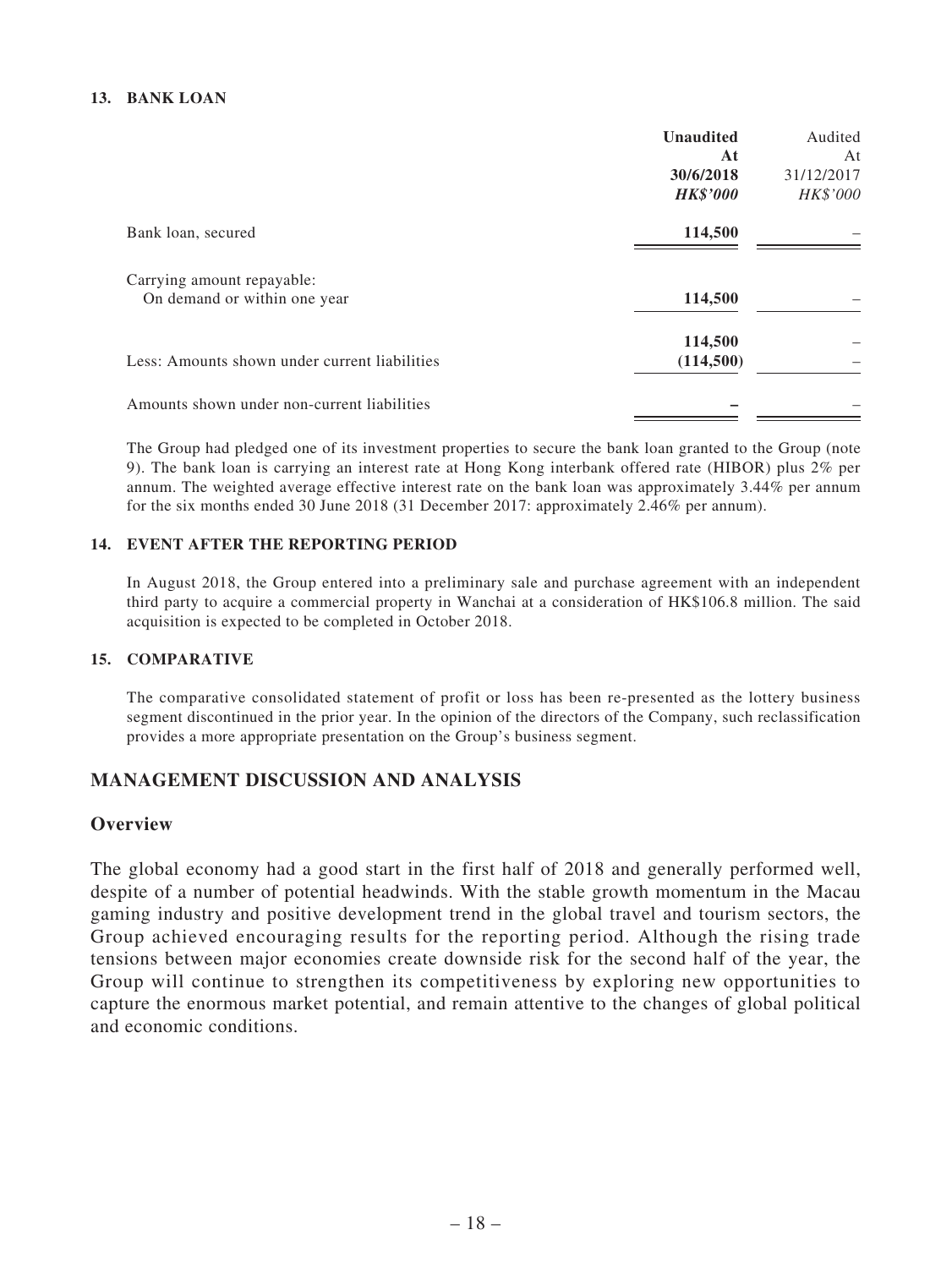## **Results**

For the six months ended 30 June 2018, revenue from continuing operations of the Group was approximately HK\$478.5 million, increased by approximately 75% from approximately HK\$273.0 million for the same period of 2017. Gross profit increased by approximately 21% to approximately HK\$12.2 million (2017: approximately HK\$10.1 million). The Group's shared profit of the associates relating to Ponte 16, the flagship investment project of the Group, for the first half of 2018 was approximately HK\$23.0 million, increased by approximately 222% from approximately HK\$7.2 million for the last corresponding period. Profit attributable to owners of the Company from both continuing and discontinued operations for the reporting period amounted to approximately HK\$14.7 million (2017: loss attributable to owners of the Company from both continuing and discontinued operations was approximately HK\$21.1 million), whilst earnings per share from both continuing and discontinued operations was 0.3 HK cents (2017: loss per share from both continuing and discontinued operations was 0.43 HK cents).

Turnaround from loss to profit was mainly attributable to the increase in (i) fair value gain on investment properties of the Group; and (ii) the Group's share of profit of the associates relating to Ponte 16.

## **Interim Dividend**

The directors of the Company ("Director(s)") do not recommend the payment of an interim dividend for the six months ended 30 June 2018 (2017: nil).

## **Increase in Shareholding of Controlling Shareholder**

During the period under review, Mr. Yeung Hoi Sing, Sonny ("Mr. Yeung", the Chairman of the board of Directors, an executive Director and a controlling shareholder of the Company) increased his beneficial interest in the Company from approximately 52.10% to approximately 71.52% of the total issued share capital of the Company by acquiring 956,633,525 shares of the Company (the "Shares Acquisition") at a total cash consideration of HK\$210,459,375.50. The Shares Acquisition demonstrated Mr. Yeung's confidence to the prospect of the Group's businesses. For details of the Shares Acquisition, please refer to the voluntary announcement dated 30 May 2018 issued by the Company.

## **Review of Operations**

## *Travel Business*

The Group operates Jade Travel Ltd. ("Jade Travel"), one of the largest travel agencies in Canada, through dedicated business segments providing professional services to cater customers with different demands. Air Booking Center was established in early 2017 to serve corporate customers, while the traditional brand "Jade Tours" targets at retail and tour customers.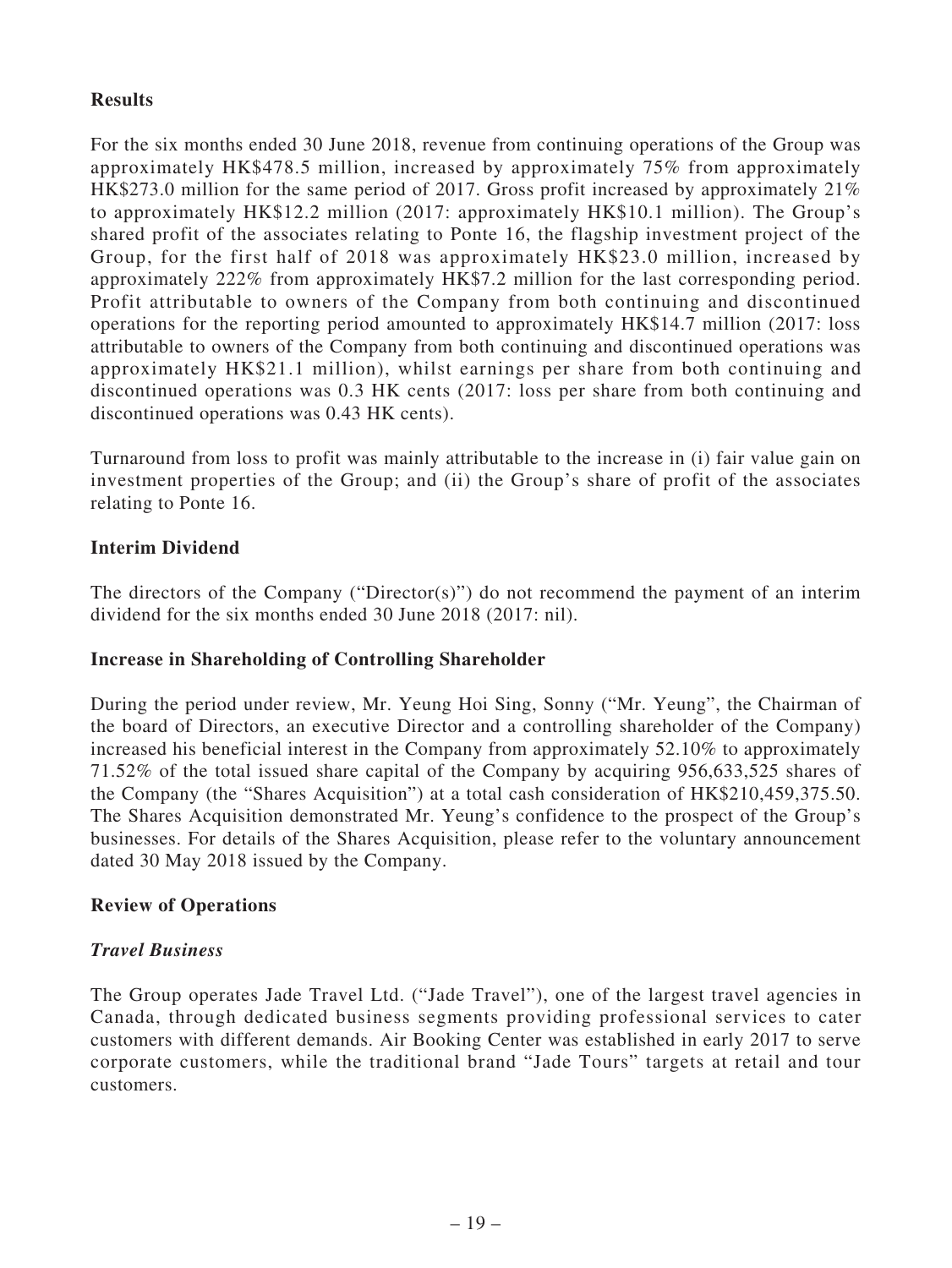For the first half of 2018, Jade Travel achieved an encouraging performance with a revenue increase of approximately 76%, driven by the substantial growth of the wholesale segment and the stable revenue contributed by the retail segment. During the reporting period, Jade Travel was dedicated in product enrichment and refinement, as well as conducting extensive publicity on various social media platforms. Jade Travel also continued to work closely with leading regional and international online travel portals, including the most well-known and widelyused portals in China, for the penetration of its broad range of travel products. These platforms match Jade Travel's featured and personalised travel packages with travellers who demand for in-depth and unique travel experiences with extra fine delicacies and entertainment arrangements.

Revenue of the segment increased to approximately HK\$475.0 million for the six months ended 30 June 2018 (2017: approximately HK\$269.7 million). Loss in this segment was substantially decreased by approximately 71% to approximately HK\$2.4 million from approximately HK\$8.3 million for the last corresponding period, including an impairment loss on intangible assets of approximately HK\$0.2 million (2017: approximately HK\$2.2 million) which was recognised for the reporting period.

## *Property Investment Business*

With a primary focus on commercial real estate investment, the Group has built a portfolio of commercial properties in prime locations in Hong Kong for capital appreciation potential and steady rental income. Hong Kong's office market continues to witness robust demand, enabling the Group to record promising results benefited from fair value gain on the commercial portfolio. In April 2018, the Group further enriched its portfolio with the completion of acquisition of several commercial properties in Wanchai.

In addition, in May 2018, the Group completed the acquisition of the entire issued share capital of and the related shareholders' loans to two companies which hold indirectly two commercial properties in Admiralty Centre from a company which is direct wholly and beneficially owned by Mr. Yeung. Details please refer to the announcement dated 13 February 2018 and the circular dated 6 April 2018 both issued by the Company.

Revenue of the property investment business for the reporting period amounted to approximately HK\$3.5 million, representing an increase of approximately 7% as compared with approximately HK\$3.3 million for the last corresponding period, while segment profit was approximately HK\$24.7 million (2017: approximately HK\$2.3 million) which was mainly due to recognition of a fair value gain on investment properties of approximately HK\$22.3 million (2017: approximately HK\$0.7 million).

## *Investment Project – Ponte 16*

The gaming market in Macau continued its thriving rebound momentum for the first half of 2018, while the total visitations were up by approximately 8% year-on-year ("yoy") to approximately 16.8 million. Macau's gross gaming revenue also achieved a substantial growth of approximately 19% yoy, with patrons returning to the tables across both the VIP and mass market segments. This improving market provided a positive environment for the operations of Ponte 16.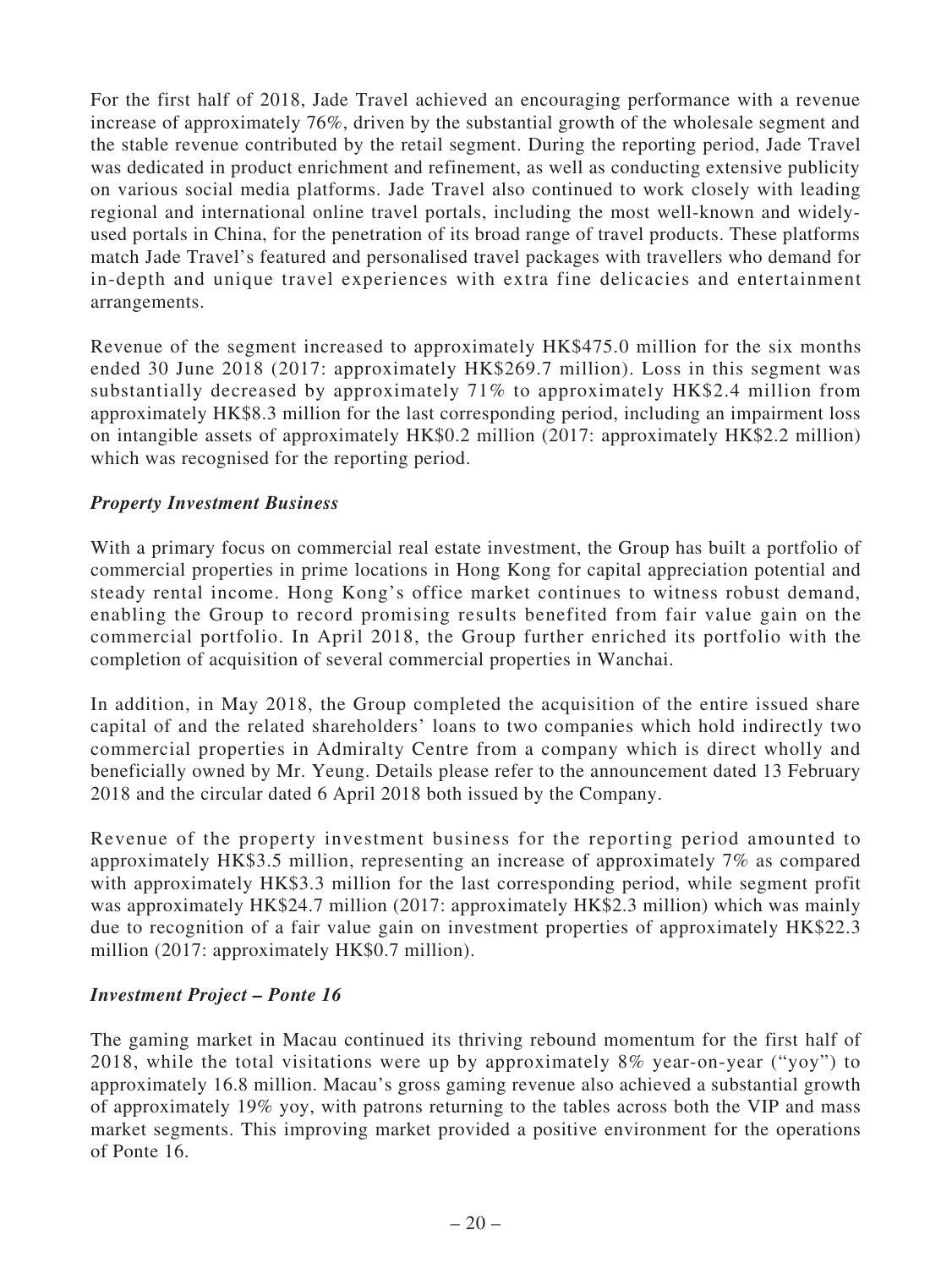While the opening of new projects in Cotai Strip have attracted higher volume of visitors to Macau, Ponte 16's exclusive location next to the World Heritage Site recognised by the United Nations Educational, Scientific and Cultural Organisation (UNESCO) and its easy accessibility to tourism clusters constantly attracts travellers who love embracing Macau's prolific local cultures and history. The average occupancy rate of Sofitel Macau At Ponte 16 maintained at a high level at over 90% for the first half of the year.

As at 30 June 2018, the casino of Ponte 16 had 109 gaming tables, consisting of 96 mass gaming tables, 7 high-limit tables and 6 VIP tables, maintaining a balanced mix. Adjusted EBITDA\* for the reporting period increased by approximately 26% to approximately HK\$171.8 million (2017: approximately HK\$136.3 million).

As a world-class integrated casino-entertainment resort located in the Inner Harbour of Macau, Ponte 16 is committed to uphold its high quality services to the valuable customers. As of 30 June 2018, Sofitel Macau At Ponte 16 received 14 honourable international and regional awards, including "TripAdvisor 2018 – Certificate of Excellence" by TripAdvisor, "Most Wanted Award" by Hotels.com Loved by Guests Awards 2018, "Customer Satisfaction Award" by Rakuten Travel, "Certificate of Popularity for the Year 2017 – Mistral Restaurant" by Mei Tuan and Dian Ping, and "Unique Luxury Hotel of the Year – China" by The Luxury Travel Guide Awards 2018. Sofitel Macau At Ponte 16's dedication in upholding corporate social responsibility and environmental protection was awarded "Macao Green Hotel Awards 2018 – Silver" by the Environmental Protection Bureau (DSPA) of Macau and the Macao Government Tourism Office. Privé was awarded "Ctrip Gourmet Award" by Ctrip and "U Favorite Food Awards 2018 – My Favorite Hotel Restaurant Award (Macau)" by U Magazine, and So SPA won "Luxury Beauty Spa Award" by 2018 World Luxury Spa Awards.

## **Financial Review**

## *Liquidity, Financial Resources and Gearing*

As at 30 June 2018, the Group had net current assets of approximately HK\$5.6 million (31 December 2017: approximately HK\$160.7 million) and net assets of approximately HK\$1,011.7 million (31 December 2017: approximately HK\$997.9 million).

On 1 December 2008, Mr. Yeung provided a HK\$200 million term loan facility to the Company which is unsecured and charged with interest at the prime rate quoted for Hong Kong dollars loans by The Hongkong and Shanghai Banking Corporation Limited. The principal amount of the loan facility was increased up to HK\$290 million on 14 April 2009 (the "Revised Mr. Yeung's Loan Facility") and the final repayment date of the loan and all other sums owing to Mr. Yeung under the Revised Mr. Yeung's Loan Facility was further extended from 31 October 2016 to 31 October 2018 by a supplemental letter of agreement dated 15 March 2016. As at 30 June 2018, the Company had no outstanding loan owed to Mr. Yeung under the Revised Mr. Yeung's Loan Facility (31 December 2017: nil).

*<sup>\*</sup> Adjusted EBITDA: Earnings Before Interest, Taxation, Depreciation and Amortisation (and excluded interest income from the pledged bank deposit)*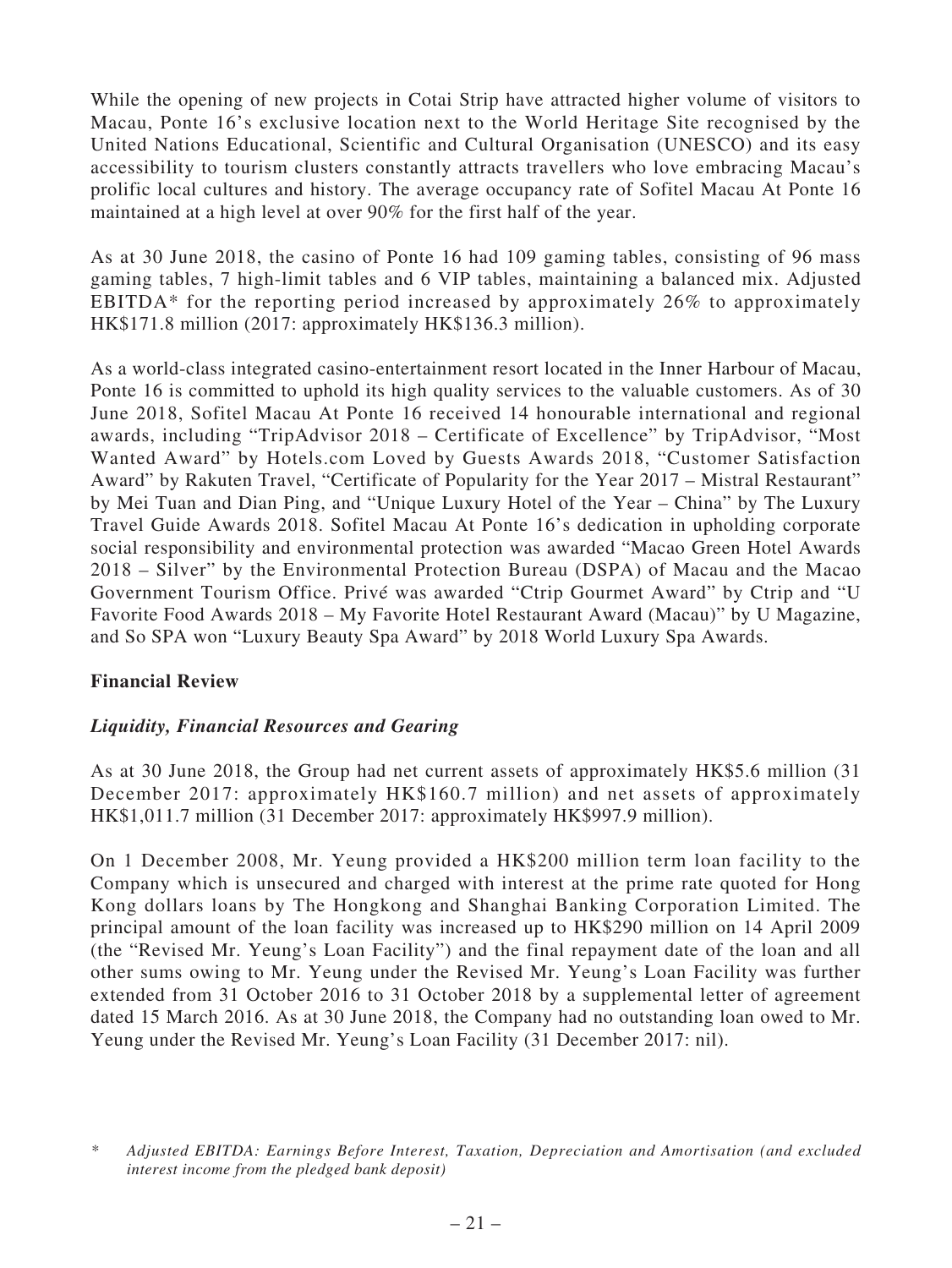In 2016, the Group obtained a secured bank facility which bears interest at Hong Kong interbank offered rate (HIBOR) plus 2% per annum. The proceeds of the facility were for the Group's general operation. As at 30 June 2018, the outstanding bank loan was approximately HK\$114.5 million (31 December 2017: nil).

Apart from the aforesaid loans, as at 30 June 2018, there was a loan from non-controlling shareholder of approximately CAD4.3 million, equivalent to approximately HK\$26.2 million (31 December 2017: approximately CAD4.3 million, equivalent to approximately HK\$27.2 million). The loan was interest-free and unsecured.

As at 30 June 2018, total equity attributable to owners of the Company was approximately HK\$1,025.0 million (31 December 2017: approximately HK\$1,010.6 million). The gearing ratio, which was measured on the basis of the interest-bearing borrowings of the Group over total equity attributable to owners of the Company, was approximately 11% as at 30 June 2018 (31 December 2017: 0%).

## **Pledge of Assets**

As at 30 June 2018, the Group had secured the following assets:

- (a) the Group pledged the time deposits of approximately CAD1.5 million and USD0.1 million, totally equivalent to approximately HK\$9.7 million (31 December 2017: approximately CAD1.5 million and USD0.1 million, totally equivalent to approximately HK\$10.1 million) to certain banks for the issuance of a standby letter of credit and overdraft facility of approximately CAD1.5 million and a standby letter of credit of approximately USD0.1 million, totally equivalent to approximately HK\$9.6 million (31 December 2017: a standby letter of credit and overdraft facility of approximately CAD1.5 million and a standby letter of credit of approximately USD0.1 million, totally equivalent to approximately HK\$10.0 million) for the operation of the Group;
- (b) World Fortune Limited, an indirect wholly-owned subsidiary of the Company, pledged all (31 December 2017: all) of its shares in Pier 16 – Property Development Limited ("Pier 16 – Property Development", an associate of the Group) to a bank in respect of the loan facilities granted to Pier 16 – Property Development (the "Loan Facilities"); and
- (c) the Group pledged one of its investment properties with a carrying amount of approximately HK\$281.4 million (31 December 2017: approximately HK\$269.0 million) to secure against a bank loan granted to the Group.

## **Contingent Liabilities**

The Company gave a corporate guarantee (the "Guarantee") to a bank in respect of the Loan Facilities. The maximum guarantee amount borne by the Company under the Guarantee was HK\$490 million.

The outstanding loan under the Loan Facilities as at 30 June 2018 was approximately HK\$535.0 million (31 December 2017: approximately HK\$635.0 million).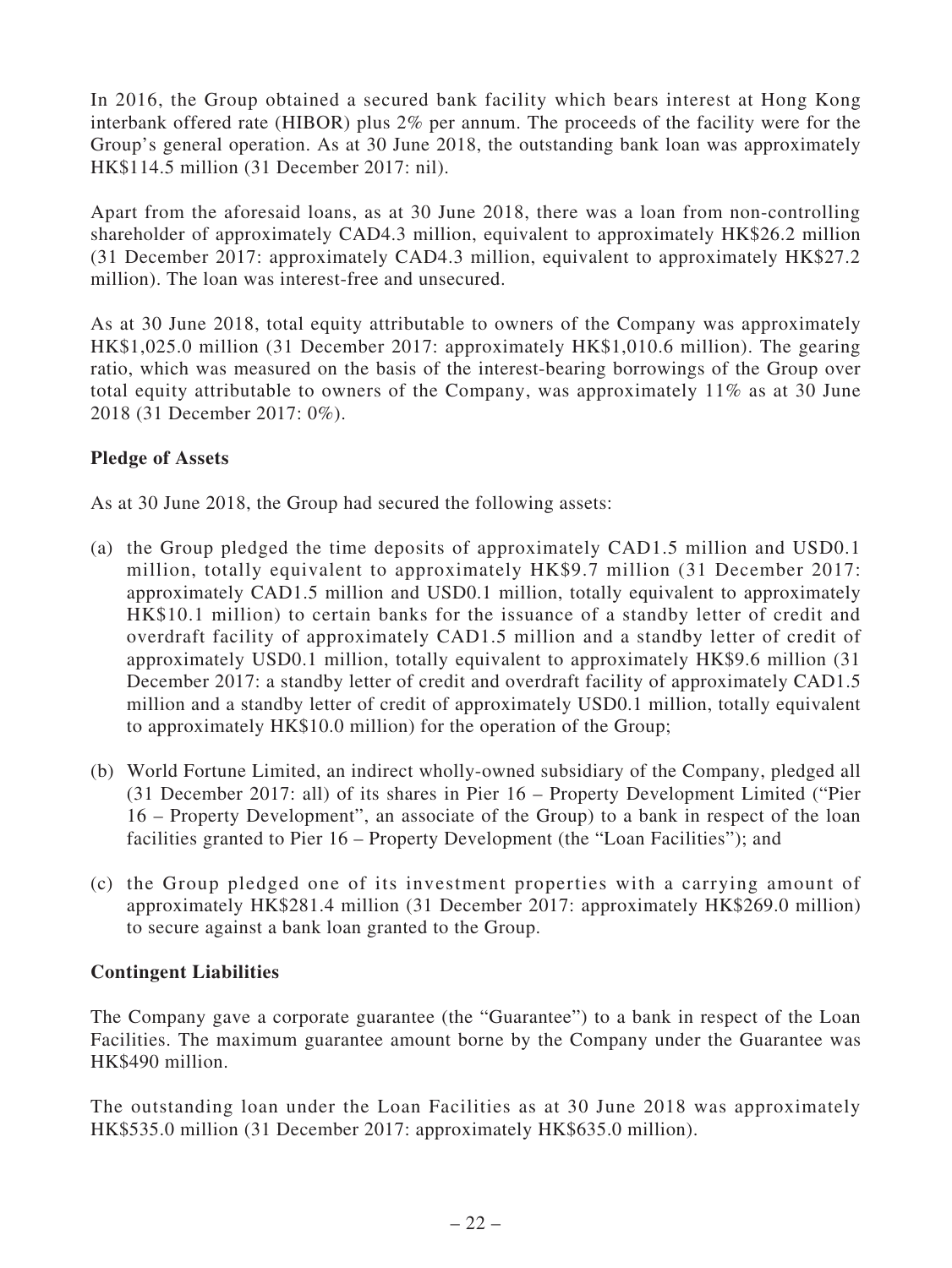### **Human Resources**

As at 30 June 2018, the Group had a total of 105 employees. Remuneration is determined on the basis of qualifications, experience, responsibilities and performance. In addition to the basic remuneration, staff benefits include medical insurance and retirement benefits. Share options may also be granted to eligible employees of the Group as a long-term incentive.

## **Prospects**

In the second half of 2018, uncertainties over the global economy continue to linger and cast shadows over consumer sentiments, in particular of volatility in the financial markets, monetary policies, restrictive trade measures, Brexit negotiation and the tension between China and the United States of America ("USA"). Under such complicated conditions of the global economy, the Group will stay cautious and prudent towards the formulation and implementation of long-term corporate strategies.

On the back of its favourable economic conditions, China is expected to keep its economy on a stable and healthy track, and the Group remains confident in the outlook for Macau. With its unique geographical advantages and transportation network, the opening of the Hong Kong-Zhuhai-Macau Bridge will significantly improve the accessibility for travellers from Hong Kong, Southern and Eastern China, while the Belt and Road Initiative and the Greater Bay Area integration plan will further increase the visitation to Macau from worldwide tourists. The Group believes the demand for leisure, tourism and travel from both Asia and China will continue to grow, driving the increase of overnight visitors with higher spending power and longer length of stay. In order to capture the growing momentum, Ponte 16 will continue to maintain its competitiveness by delivering comprehensive entertainment experiences during their stay in Macau.

This year, along with the celebration of the 10th anniversary of Ponte 16, a series of promotions and privilege offers have been rolled out in the first half of 2018 to recognise the loyalty and support of its customers. Moving on, Ponte 16 is devoted to promote the historical and cultural heritage of Macau whilst offering preeminent accommodation experience with distinctive cultural connotation. Ponte 16 will uphold its leading position as casinoentertainment resort located in the exclusive Inner Harbour of Macau.

To enhance Jade Travel's business development, the Group plans to explore business opportunities in the USA, on top of its existing market in Canada. Taking advantage of its online business platform, Jade Travel will continue to explore the strategic collaboration opportunities with the leading domestic and international online travel portals, and put more weight on designing packages to destinations all over the world aiming at responding to the diverse interests of customers.